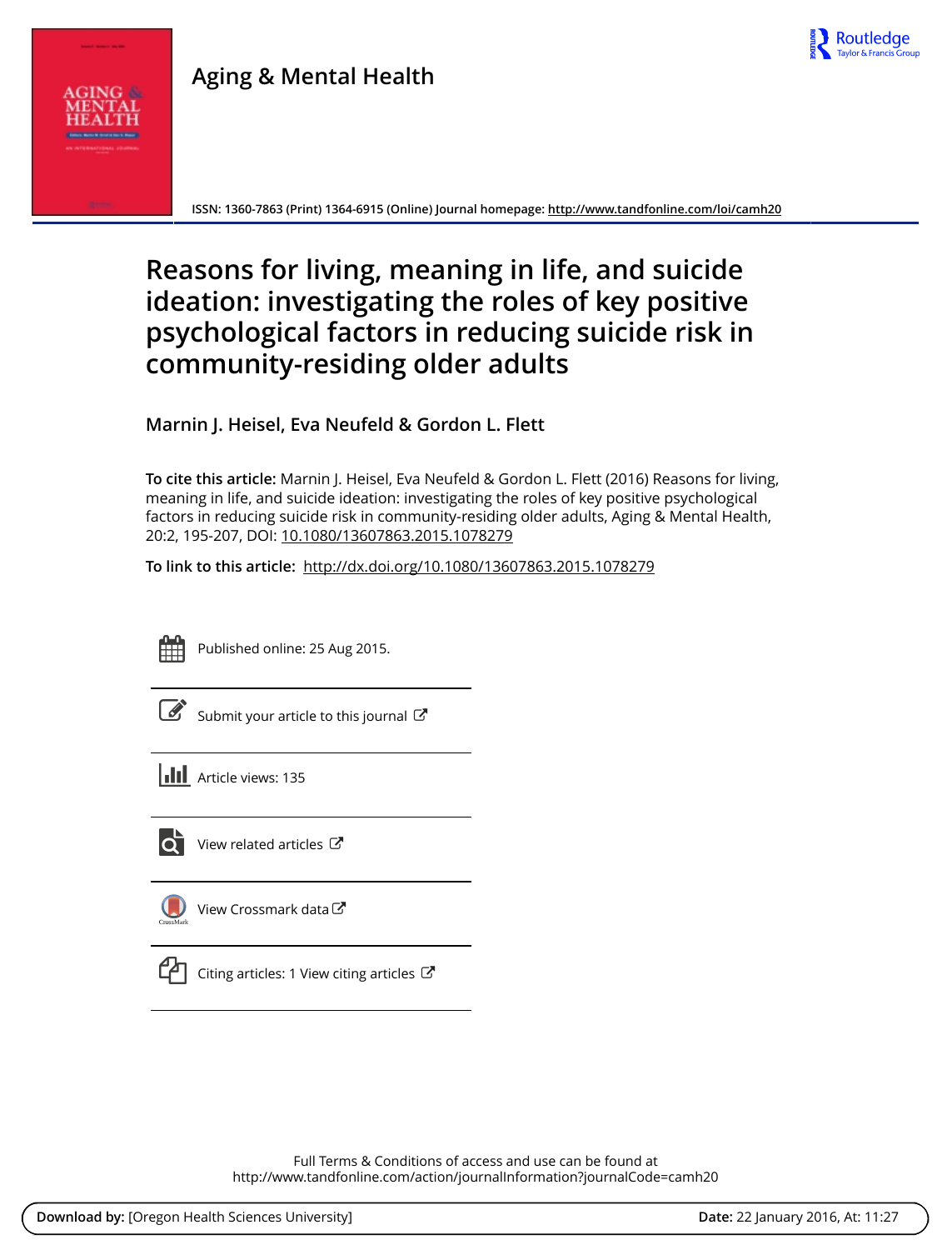# Reasons for living, meaning in life, and suicide ideation: investigating the roles of key positive psychological factors in reducing suicide risk in community-residing older adults

M[a](#page-1-0)rnin J. Heisel<sup>a[,b,c](#page-1-1)[\\*](#page-1-2)</sup>, Eva Neufel[d](#page-1-3)<sup>d</sup> and Gordon L. Fl[e](#page-1-4)tt<sup>e</sup>

<span id="page-1-4"></span><span id="page-1-3"></span><span id="page-1-1"></span><span id="page-1-0"></span>a<br>Departments of Psychiatry and of Epidemiology & Biostatistics, Schulich School of Medicine and Dentistry, The University of Western Ontario, London, Canada; <sup>b</sup>Lawson Health Research Institute, London, Canada, <sup>c</sup>Center for the Study and Prevention of Suicide, University of Rochester Medical Center, Rochester, NY, USA; <sup>d</sup>Centre for Rural and Northern Health Research, Laurentian University, Sudbury, Canada; <sup>e</sup>Department of Psychology, York University, Toronto, Canada

(Received 7 April 2015; accepted 22 July 2015)

Objectives: To investigate the roles of reasons for living (RFL) and meaning in life (MIL) in potentially promoting mental health and well-being and protecting against suicide ideation among community-residing older adults and to investigate the psychometric properties of the Reasons for Living Scale-Older Adult version (RFL-OA).

Method: Of 173 older adults initially recruited into a longitudinal study on late-life suicide ideation, 109 completed the RFL-OA and measures of cognitive and physical functioning and positive and negative psychological factors at a two-year follow-up assessment. We tested a model in which RFL and MIL protect against suicide ideation, controlling for demographic and clinical factors. We also assessed the psychometric properties of the RFL-OA in community-residing older adults, investigating its internal consistency and its convergent (MIL, perceived social support, and life satisfaction), divergent (loneliness, depressive symptom severity, and suicide ideation), and discriminant validity (cognitive and physical functioning).

Results: RFL-OA scores explained significant variance in suicide ideation, controlling for age, sex, depressive symptom severity, and loneliness. MIL explained significant unique variance in suicide ideation, controlling for these factors and RFL, and MIL significantly mediated the association between RFL and suicide ideation. Psychometric analyses indicated strong internal consistency ( $\alpha = .94$ ), convergent, divergent, and discriminant validity for the RFL-OA relative to positive and negative psychological factors and cognitive and physical functioning.

Conclusion: These findings add to a growing body of literature suggesting merit in investigating positive psychological factors together with negative factors when assessing suicide risk and planning psychological services for older adults.

Keywords: psychological resiliency; older adults, reasons for living; RFL; meaning in life; suicide ideation; GSIS; validation; geropsychology; loneliness; depression; social support

# Introduction

Suicide claims more than 800,000 lives every year, accounting for approximately 2% of all deaths worldwide (World Health Organization [WHO], [2014](#page-13-0)). Adults over the age of 65, men in particular, have the highest rates of suicide in North America and around the world (WHO, [2014\)](#page-13-0). More than 7700 older adults die by suicide every year in North America; these figures are increasing consistent with the aging of the vast baby-boom cohort (Statistics Canada, [2015](#page-13-1); WISQARS database, Centers for Disease Control and Prevention, [2015](#page-11-0)). Efforts are needed to improve the understanding of the etiology of late-life suicide risk and thus influence psychological assessment and intervention (Canadian Coalition for Seniors' Mental Health, [2006](#page-11-1)).

The study of late-life suicide and its prevention is in its relative infancy. With one notable exception (Miller, [1978\)](#page-12-0), initial studies investigating potential suicide risk factors among older adults are scarcely two decades old (e.g., Conwell, Olsen, Caine, & Flannery, [1991;](#page-11-2) Henriksson et al., [1995\)](#page-12-1). Researchers have consistently identified a set of variables associated with suicide risk in later life,

including presence of suicide ideation or history of suicide behavior, presence of one or more mental disorders, extreme personality traits or disorders, medical illness and pain, psychosocial difficulties, and experienced or anticipated reduction in cognitive functioning or physical functioning (Heisel & Duberstein, [2005\)](#page-11-3). The mitigating effects of resilience in buffering suicide risk are receiving increased attention in the research literature (Fanning  $\&$ Pietrzak, [2013](#page-11-4); Johnson, Wood, Gooding, Taylor, & Tarrier, [2011\)](#page-12-2). However, a fundamental change is needed in the approach to understanding later life suicide and its prevention, aiming to enhance knowledge regarding factors that contribute to the promotion of mental health and well-being and so prevent the onset of suicide ideation and behavior, rather than exclusively focusing on assessment and treatment of biopsychosocial factors that contribute to suicide risk (Heisel & Flett, [2014\)](#page-11-5).

Psychological explanations for the onset of suicide risk have focused historically on the role of negative cognitive and emotional states in the etiology of suicide thoughts and behavior. These included such variables as 'psychache'-referring to the emotional pain associated

<span id="page-1-2"></span><sup>\*</sup>Corresponding author. Email: [Marnin.Heisel@lhsc.on.ca](mailto:Marnin.Heisel@lhsc.on.ca)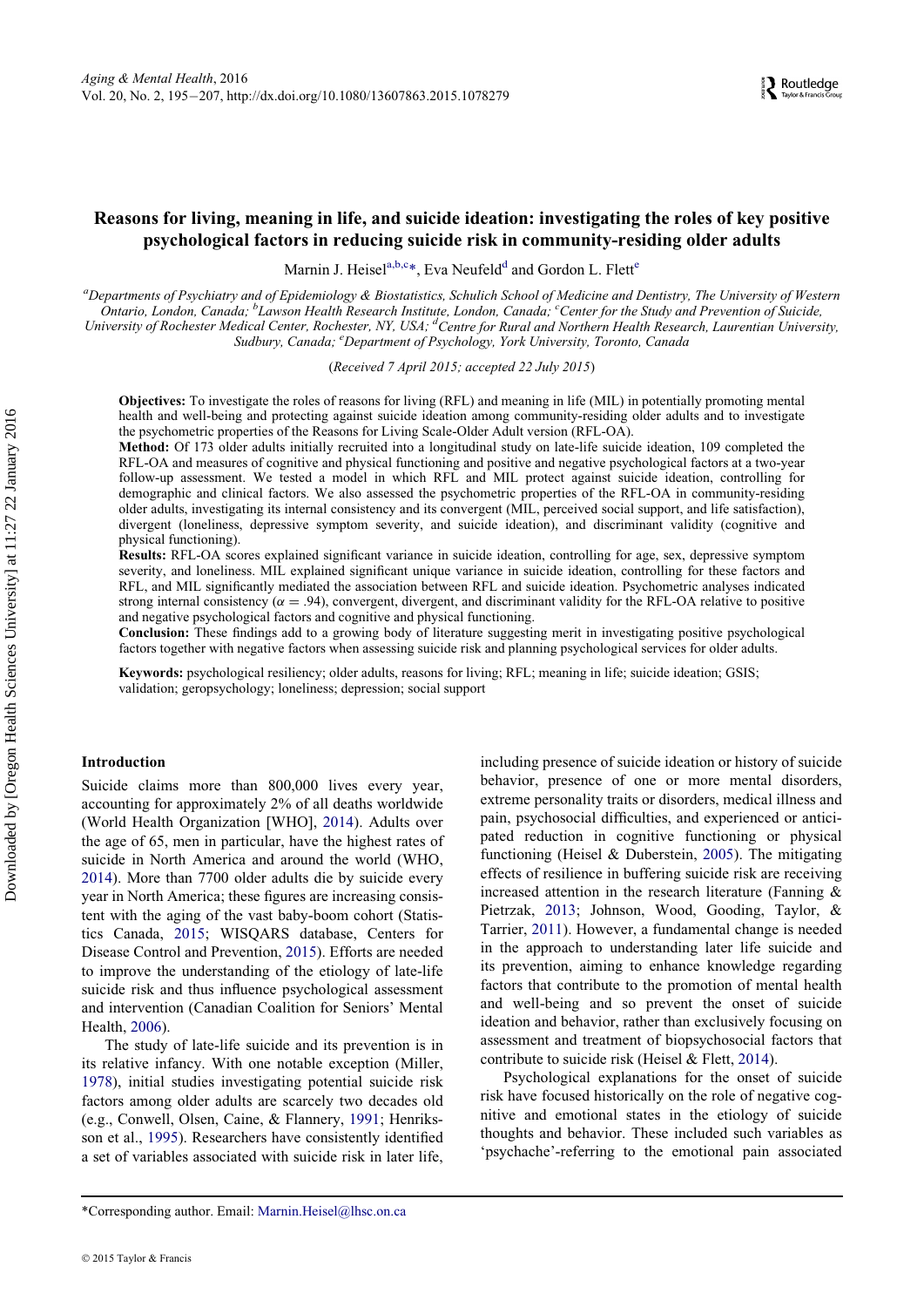with suicide (Shneidman, [1996;](#page-13-2) Troister & Holden, [2010](#page-13-3)) and 'hopelessness'-referring to negative or pessimistic expectancies regarding one's future (Beck, [1963;](#page-11-6) Beck, Weissman, Lester, & Trexler, [1974](#page-11-7); Brown, Beck, Steer, & Grisham, [2000;](#page-11-8) McMillan, Gilbody, Beresford, & Neilly, [2007\)](#page-12-3). More recent theory and research have expanded this etiologic focus to incorporate interpersonal difficulties, including perceived absence of social support or integration and of burdening others (Joiner, [2005](#page-12-4); Van Orden et al., [2010](#page-13-4)) and personality traits and/or disorders (e.g., Clark, [1993;](#page-11-9) Duberstein & Conwell, [1997\)](#page-11-10). Research findings support associations among indices of psychopathology, emotional pain, negative personality characteristics, global and interpersonal forms of hopelessness, and late-life suicide ideation (Almeida et al., [2012;](#page-10-0) Heisel et al., [2006](#page-11-11); Neufeld & O'Rourke, [2009;](#page-12-5) Neufeld, O'Rourke, & Donnelly, [2010](#page-12-6)). However, consistent with Seligman and Csikszenmihalyi's [\(2000](#page-13-5)) call for research investigating positive psychological factors, geropsychology researchers have been increasingly investigating the role of salutogenic factors, including adaptive and affirming perceptions of reasons for living (RFL; Britton et al., [2008](#page-11-12); Edelstein et al., [2009;](#page-11-13) Segal et al., [in](#page-12-7) [press](#page-12-7)) and of meaning in life (MIL; Heisel & Flett, [2006](#page-11-14), [2008,](#page-11-15) [2014;](#page-11-5) Moore, [1997\)](#page-12-8), in promoting psychological resiliency and preventing the onset or exacerbation of suicide risk.

Linehan and colleagues ([1983\)](#page-12-9) theorized that, just as pessimistic beliefs might contribute to the development of suicide thoughts and behavior, adaptive beliefs should decrease the likelihood of doing so. Terming these positive beliefs and expectancies reasons for living (or RFLs), these authors developed an RFL Inventory to assess RFLs in research and clinical practice (Linehan, Goodstein, Nielsen, & Chiles, [1983](#page-12-9)). Linehan initially conceptualized the RFL construct within the context of suicide prevention. Her measure instructed respondents to rate each RFL with reference to deterring or preventing acting on thoughts of suicide. Nevertheless, RFLs can be conceptualized from a positive psychological standpoint as reflecting unique aspects of one's satisfaction with or enjoyment of life, or comprising specific sources of meaning or purpose in life, and thus may serve as critical indicators of psychological health and well-being. Research findings among community-residing older adults have generally supported associations between RFLs and indices of health and well-being, including self-rated global health (Segal, Lebenson, & Coolidge, [2008\)](#page-12-10), sense of belonging (Kissane & McLaren, [2006\)](#page-12-11), social support, and religiosity (June, Segal, Coolidge, & Klebe, [2009](#page-12-12)). RFLs have also been shown to be positively associated with coping among community-residing older adults (Marty, Segal, & Coolidge, [2010;](#page-12-13) Range & Stringer, [1996\)](#page-12-14). Marty and colleagues ([2010\)](#page-12-13) reported significant associations between problem-focused and emotion-focused coping with RFL and MIL; in contrast, dysfunctional coping was not associated with RFL or MIL, but it was associated with suicide ideation. Significant associations have also been reported between RFL and personality factors, including positive associations with extraversion and conscientiousness and

traits of histrionic personality disorder, and negative associations with paranoid, schizoid, schizotypal, and depressive personality features (Segal, Marty, Meyer, & Coolidge, [2012](#page-12-15); Segal et al., [in press\)](#page-12-7).

Researchers investigating RFL among older adults have typically utilized Linehan and colleague's [\(1983](#page-12-9)) RFL Inventory, a measure that was not developed or validated exclusively with older adults. This measure contains component subscales assessing Survival and Coping Beliefs, Responsibility to Family, Child-Related Concerns, Fear of Suicide, Fear of Social Disapproval, and Moral Objections to suicide; however, this factor structure has not been investigated among older adults. Edelstein and colleagues ([2009\)](#page-11-13) developed the Reasons for Living Scale-Older Adult version (RFL-OA) in keeping with guidelines for psychological assessment and treatment with older adults that recommend use of age-specific assessment tools (American Psychological Association, [2004\)](#page-11-16), and a trend to develop age-specific RFL scales (e.g., Cole, [1989](#page-11-17); Gutierrez, Osman, Kopper, & Barrios, [2000,](#page-11-18) [2002;](#page-11-19) Osman et al., [1996](#page-12-16), [1998;](#page-12-17) Westefeld, Cardin, & Deaton, [1992](#page-13-6)) given age differences in perceived RFLs (Koven, Edelstein, & Charlton, [2001;](#page-12-18) Miller, Segal, & Coolidge, [2001](#page-12-19)). They used a similar procedure to the one followed by Linehan and colleagues ([1983\)](#page-12-9) in developing their RFL Inventory. Specifically, they mailed open-ended surveys to 500 community-residing older adults to generate RFLs. There was also a second mail-out to a new sample of 500 community-residing older adults to assess response characteristics of a revised measure, and psychometric assessment among adults 50 years and older receiving treatment for depression. This approach yielded a set of 69 internally consistent RFLs ( $\alpha = .96-.98$ ), of which 30 overlapped with items on Linehan's scale. Many of the non-overlapping items shared thematic similarity with that of the original RFL; exceptions concerned items reflecting worry about the impact of suicide on one's children and an item asserting that life has purpose. Novel items included in the RFL-OA scale addressed themes of concern for one's spouse, grandchildren, pet, and a number of additional items with religious content. The RFL-OA demonstrated convergent, discriminant, and criterion validity; RFL-OA scores explained unique variance in suicide ideation scores over and above demographic factors and depression severity, and differentiated between participants with or without histories of suicide behavior (Edelstein et al., [2009\)](#page-11-13). Limitations noted included a relative homogeneity across ethnic and religious backgrounds. The higher endorsement of religious items and moral objections to suicide in the RFL-OA scale development sample may suggest greater relevance of these constructs to older adults or regional cohort effects.

Recently, Heisel and Flett [\(2014](#page-11-5)) proposed a conceptual framework regarding the onset or exacerbation of later life suicide ideation that went beyond earlier models focusing primarily on the accumulation of cognitive, interpersonal, and/or personality risk factors and life stressors (e.g., Baumeister, [1990;](#page-11-20) Clark, [1993](#page-11-9); Heikkinen, Aro,  $& Lönnqvist, 1993; Joiner, 2005) by also incorporating$  $& Lönnqvist, 1993; Joiner, 2005) by also incorporating$  $& Lönnqvist, 1993; Joiner, 2005) by also incorporating$  $& Lönnqvist, 1993; Joiner, 2005) by also incorporating$  $& Lönnqvist, 1993; Joiner, 2005) by also incorporating$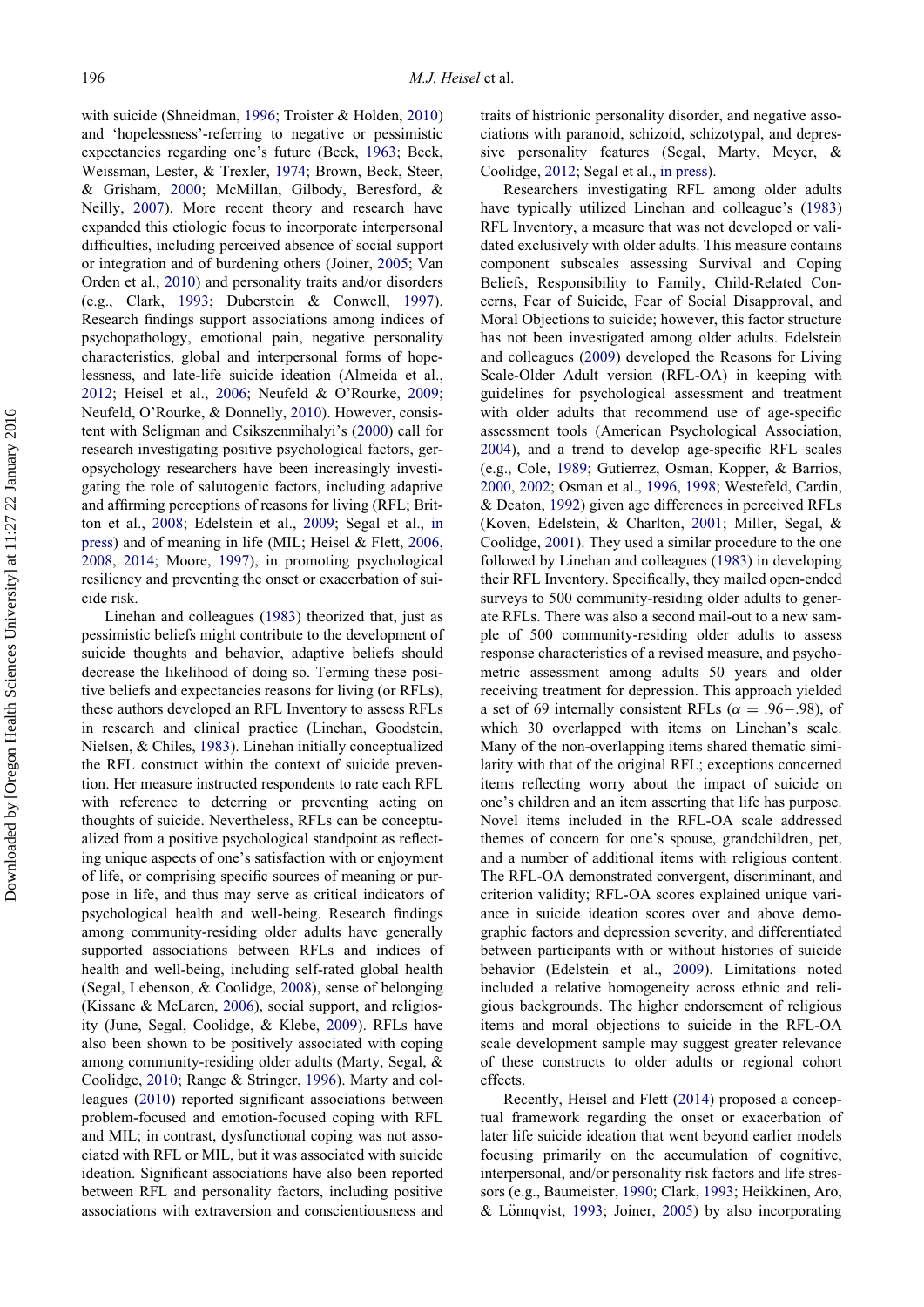consideration of resiliency factors and processes. Whereas this framework makes passing reference to more distal suicide behavior and death by suicide, it focuses primarily on the etiology of suicide ideation, a variable that is conceptually, clinically, and empirically associated with suicide behavior and death (e.g., Brown et al., [2000;](#page-11-8) Heisel & Flett, [2006;](#page-11-14) Waern, Beskow, Runeson, & Skoog, [1999\)](#page-13-7). Divergent schools of thought exist as to whether suicide ideation lies on a continuum with suicide behavior and death by suicide or is conceptually distinct from these outcomes. Although it is not the purpose of this paper to test these theories, a premise of our research is that thoughts of suicide among older adults are significantly associated with severe psychological distress, restrict one's health and well-being, and may ultimately increase risk for suicide. Our conceptual framework was influenced by Frankl's ([1985](#page-11-22)) meaning-centered theory and therapy, and focuses largely on the role of perceptions of MIL in potentially conferring resiliency to suicide ideation. This approach is consistent with Frankl's treatment of the subject and with research demonstrating that MIL is significantly associated positively with indices of psychological well-being and negatively with indices of psychopathology among community and clinical samples of adults and older adults (Heisel & Flett, [2004,](#page-11-23) [2008\)](#page-11-15). Research findings have shown positive associations between MIL and adaptive psychological factors, including purpose in life (PIL), RFL, subjective well-being, self-transcendence, resiliency, creativity, optimism, selfesteem, perceived social support, and longevity (Braam et al., [2006](#page-11-24); Heisel & Flett, [2006,](#page-11-14) [2008;](#page-11-15) Hickson & Housley, [1997](#page-12-20); Hirsch et al., [2006,](#page-12-21) [2007](#page-12-22); Krause, [2003](#page-12-23), [2009;](#page-12-24) Nygren et al., [2005](#page-12-25)). We found specifically that older adults who endorse significantly greater MIL report better health, more life satisfaction, psychological wellbeing, social support, and PIL, and less depression, hopelessness, and suicide ideation (Heisel & Flett, [2006](#page-11-14), [2008](#page-11-15), [2014\)](#page-11-5). We further demonstrated that perception of MIL protects against suicide ideation above and beyond the impact of depression, and that MIL appears to be most protective at higher levels of depressive symptom severity (Heisel & Flett, [2014](#page-11-5)).

Research findings have thus far indicated positive associations between RFLs and cognitive-affective, personality, and interpersonal indicators of health and wellbeing in later life, and similarly indicated positive associations between MIL and positive psychological factors and negative associations between MIL and negative factors. Taken in tandem, these findings suggest that older adults who struggle with cognitive-affective or interpersonal stressors and yet who nonetheless experience MIL and can articulate RFLs might find strength to overcome these difficulties, be protected against contemplating suicide, and might experience positive psychological growth.

The current study was conducted to test a model in which RFLs potentially protect against suicide ideation controlling for demographic factors and psychological risk indices. We have previously tested our framework, focusing largely on the role of MIL in potentially conferring resiliency to suicide ideation (Heisel & Flett, [2014\)](#page-11-5).

Consistent with our framework, and with earlier findings (Edelstein et al., [2009](#page-11-13)), it was hypothesized that the RFL-OA would explain unique variance in suicide ideation, controlling for negative cognitive-affective and interpersonal factors (depressive symptom severity and loneliness). We additionally sought to investigate the potential overlap in MIL and RFL constructs and to assess whether MIL enhances prediction of suicide ideation beyond RFL, and whether MIL mediates the association between RFL and suicide ideation. Given a paucity of research using the RFL-OA and an absence of published data on the psychometric properties of this scale with community-residing older adults, we also investigated the psychometric properties of the RFL-OA, assessing the internal consistency of the RFL-OA and its respective convergent (MIL, perceived social support, and life satisfaction), divergent (loneliness, depressive symptom severity, and suicide ideation), and discriminant validity (cognitive and physical functioning).

# Methods

# Procedures

We recruited 173 community-residing older adults from seniors' exercise and wellness programs, recreation or health fairs, retirement groups, places of worship, public malls, coffee shops, and through local newspaper advertisements and flyers for a 'healthy aging study' in Ontario, Canada (see Heisel & Flett, [2014](#page-11-5)). Eligible participants were 65 years or older and capable of speaking and understanding English and providing written informed consent. Cognitive functioning was screened with the Mini-Mental State Examination (MMSE; Folstein, Folstein, & McHugh, [1975](#page-11-25)) at baseline; those scoring  $\geq$  21 out of 30 were deemed sufficiently cognitively intact to meaningfully complete study measures. Individuals were excluded from study participation if they did not meet these inclusion criteria, appeared sufficiently cognitively impaired despite producing an acceptable MMSE score to invalidate their participation, or appeared intoxicated, psychotic, or delusional to study personnel. Participants were referred for care if deemed necessary by the principal investigator (PI) (M.J. Heisel), a clinical psychologist, and all were provided with information listing potential sources of assistance. A risk protocol was in place in the event of suspected suicide risk, including initial evaluation by the PI, and referral to emergency mental health services in the event of imminent suicide risk. No participant required referral to the emergency department; however, a few participants were referred to mental health services, primarily due to mood, anxiety, memory, or interpersonal difficulties.

Participants met with the researchers in an office setting in an academic health sciences center for a baseline assessment. Allowances were made for vision or comprehension problems by verbally administering all study measures to participants, ensuring a standardized presentation of assessment measures. Participants were invited to return for a second interview at two to four weeks postbaseline (Time 2;  $N = 146$ ) to assess the test-retest reliability of study measures, and for two additional follow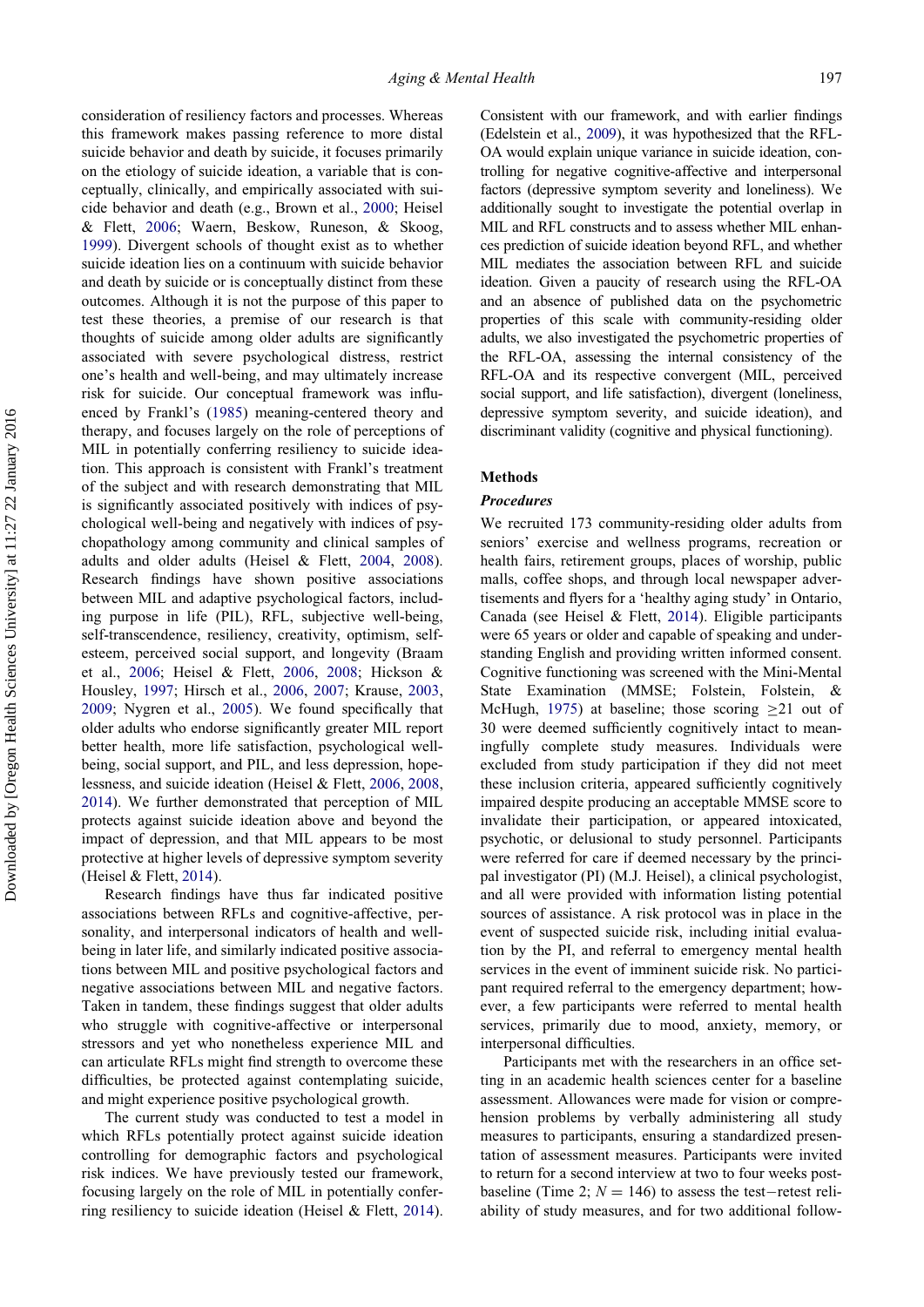up assessments, planned to take place at approximately 6-12 months (Time 3;  $N = 126$ ) and 1-2 years postbaseline (Time 4;  $N = 112$ ), investigating recent and more remote risk and resiliency factors associated with suicide ideation and intervening stressors. The RFL-OA was administered at the Time 4 assessment; hence, the present study focuses on this assessment point. Participants were reimbursed for their time and travel consistent with a research protocol approved by The University of Western Ontario Health Sciences Research Ethics Board.

# Sample

Of the 173 individuals who participated in this study's baseline assessment, 112 participated in the Time 4 assessment, and 109 (97%) completed all of the measures investigated in the present study (see [Table 1\)](#page-4-0). This sample included 80 women and 29 men and had an average age of 74.8 years (SD = 5.9; range:  $66-95$ ). The baseline demographic assessment indicated that the majority was retired (80.6%) and reported an average of 15.5 years of formal education (SD = 3.4; range: 8-24). Nearly half reported being married and living with a spouse ( $n = 52$ ; 48%), and 49% living alone. Nearly half  $(n = 50; 47%)$ 

Table 1. Descriptive characteristics of study participants  $(N = 109)$ .

| Variable                       | M    | <b>SD</b> | Range     | $\boldsymbol{N}$ |                |
|--------------------------------|------|-----------|-----------|------------------|----------------|
| Age                            | 74.8 | 5.9       | $66 - 95$ | 109              |                |
| Number of children             | 3.0  | 1.4       | $0 - 7$   | 103              |                |
| Number of grandchildren        | 5.9  | 4.3       | $1 - 25$  | 91               |                |
| MMSE-2                         | 28.3 | 1.6       | $22 - 30$ | 109              |                |
| <b>IADL</b>                    | 0.3  | 1.5       | $0 - 13$  | 109              |                |
| <b>PSMS</b>                    | 0.2  | 0.6       | $0 - 3$   | 109              |                |
| Variable                       |      |           |           | N                | $\frac{0}{0}$  |
| <b>Sex</b>                     |      |           |           |                  |                |
| Men                            |      |           |           | 29               | 27             |
| Women                          |      |           |           | 80               | 73             |
| <b>Birthplace</b> <sup>a</sup> |      |           |           |                  |                |
| North America                  |      |           |           | 69               | 63             |
| United Kingdom                 |      |           |           | 23               | 21             |
| Europe                         |      |           |           | 13               | 12             |
| Marital status                 |      |           |           |                  |                |
| Married, living with spouse    |      |           |           | 52               | 48             |
| Widowed                        |      |           |           | 31               | 28             |
| Separated or divorced          |      |           |           | 21               | 19             |
| Education                      |      |           |           |                  |                |
| Grade school                   |      |           |           | $\overline{4}$   | $\overline{4}$ |
| Some high school               |      |           |           | 20               | 19             |
| College or trade school        |      |           |           | 27               | 25             |
| University                     |      |           |           | 38               | 35             |
| Graduate school                |      |           |           | 19               | 18             |

Note: MMSE-2 = Mini-Mental State Examination 2nd Edition;  $IADL$  = Instrumental Activities of Daily Living Scale; PSMS = Physical Self-Maintenance Scale. Information regarding participant place of birth,

marital status, progeny, and educational background were all collected at this study's baseline assessment.

reported considering themselves to be 'a religious person' and 78%  $(n = 84)$  to be 'a spiritual person.'

We investigated possible correlates of participant attrition from baseline through Time 4 assessments, given concern about the potential for systematic bias associated with discontinuing participation in this study (see [Table 2\)](#page-5-0). Specifically, we assessed whether attrition was associated with participant sex, age, marital status, number of children, number of grandchildren, place of birth, education level, and baseline cognitive (MMSE) or physical functioning (IADL and PSMS). Age was the only factor significantly associated with study attrition; individuals who remained in the study until its conclusion were approximately two years younger ( $M = 73.06$ , SD = 5.75;  $t_{(171)} = 2.32$ ), on average, than those who discontinued study participation ( $M = 75.27$ , SD = 6.48;  $t_{(171)}$  =  $2.32; p < 0.05$ ).

# **Measures**

Reasons for living were assessed with the RFL-OA, a 69-item Likert-scored measure designed for use with older adults (Edelstein et al., [2009](#page-11-13)). The RFL-OA was developed incorporating items drawn from Linehan and colleagues' [\(1983](#page-12-9)) RFL Inventory. Respondents are instructed to indicate, on a response scale ranging from  $1 =$  extremely unimportant to  $6 =$  extremely important, the degree of importance of each RFL listed for NOT engaging in self-injurious behavior despite contemplating suicide. Scores consist of summed totals of these responses, potentially ranging from 69 to 414. The RFL-OA has demonstrated extremely high internal consistency in a mail-out sample to 119 community-residing West Virginians 65 years and older ( $\alpha = .96$ ), and negative association with depression ( $r = -.43$ ,  $p < .001$ ) and both current and worst lifetime episodes of suicide ideation  $(r = -.40$  and  $r = -.42, p < .001$  for both) among 181 mental health care recipients 50 years and older in Upstate New York (Edelstein et al., [2009](#page-11-13)).

Suicide ideation was assessed with the Geriatric Suicide Ideation Scale (GSIS; Heisel & Flett, [2006\)](#page-11-14), a 31-item, five-point Likert-scored measure of suicide ideation developed with older adults. The GSIS yields summed total scores and subscale scores assessing Suicide Ideation (e.g., 'I want to end my life.'), Death Ideation (e.g., 'I welcome the thought of drifting off to sleep and never waking up.'), Loss of Personal and Social Worth (e.g., 'I generally feel pretty worthless.'), and a reversecoded subscale assessing Perceived Meaning in Life (e.g., 'I am certain that I have something to live for.'). The GSIS has demonstrated strong internal consistency ( $\alpha =$ .91.96 for GSIS Totals) and construct validity, including positive associations with depression, hopelessness, impulsivity, and suicide ideation, negative associations with MIL, PIL, psychological well-being, and life satisfaction among clinical samples and community-residing older adults (Heisel & Flett, [2008](#page-11-15), [2014](#page-11-5); Neufeld & O'Rourke, [2009;](#page-12-5) Segal, Marty, Meyer, & Coolidge, [2012\)](#page-12-15), and sensitivity to clinical change in a focused trial of interpersonal psychotherapy (IPT) for suicidal older

<span id="page-4-0"></span><sup>&</sup>lt;sup>a</sup>For the sake of confidentiality, only categories containing more than five participants have been presented in this table.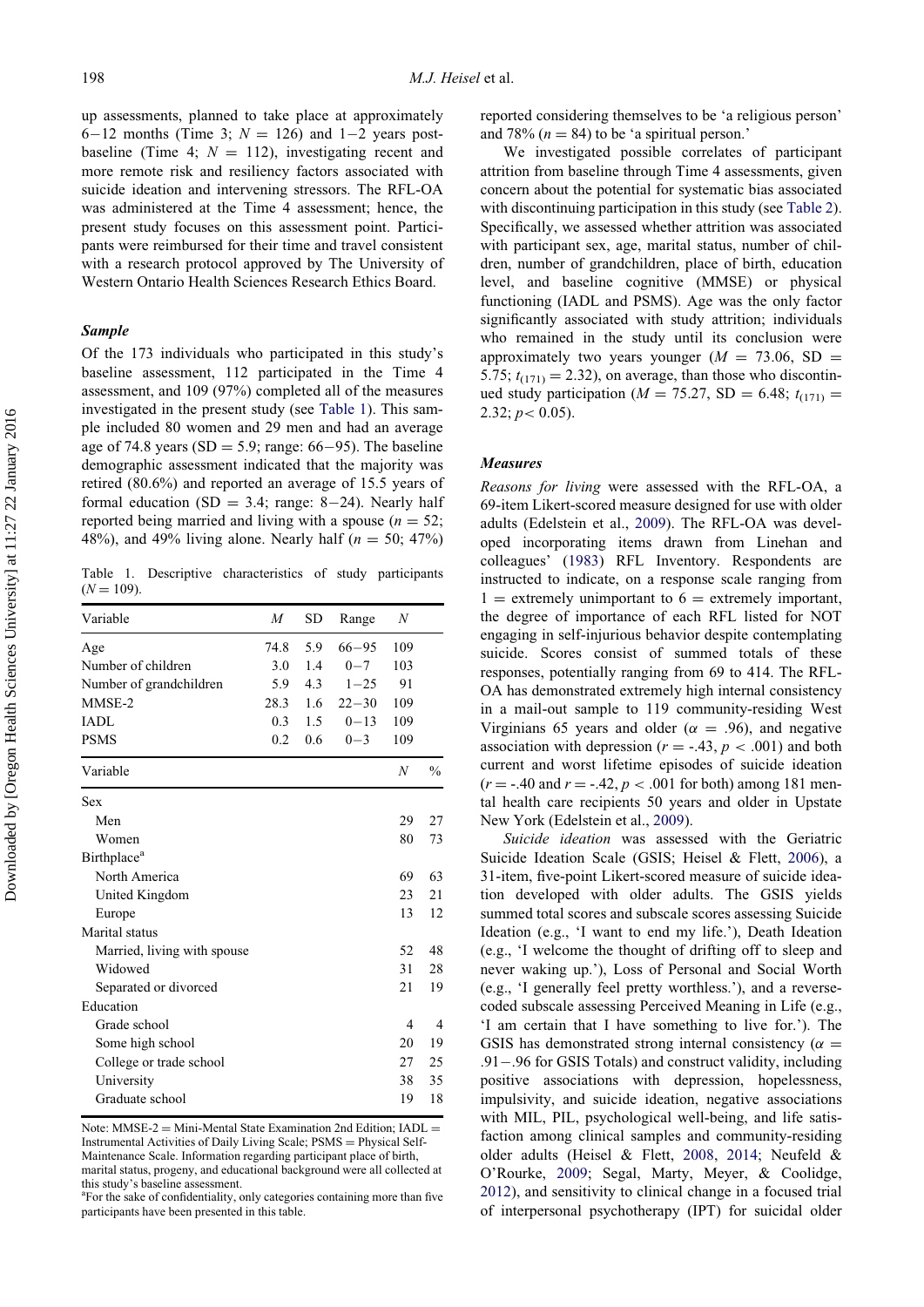|  | Table 2. Attrition analyses comparing study participants who did ( $N = 109$ ) or did not ( $N = 64$ ) complete the Time 4 assessments. |  |  |  |  |  |  |  |
|--|-----------------------------------------------------------------------------------------------------------------------------------------|--|--|--|--|--|--|--|
|--|-----------------------------------------------------------------------------------------------------------------------------------------|--|--|--|--|--|--|--|

|                             | Participants     |                  | Attritees        |                  |                           |  |
|-----------------------------|------------------|------------------|------------------|------------------|---------------------------|--|
| Variable                    | M(SD)            | $\boldsymbol{N}$ | M(SD)            | $\boldsymbol{N}$ | $t_{\text{(df)}}$         |  |
| Age at baseline             | 73.06 (5.75)     | 109              | 75.27 (6.48)     | 64               | $2.32^{\ast}_{(171)}$     |  |
| Number of children          | 2.96(1.43)       | 103              | 2.88(1.19)       | 58               | $-0.37_{(159)}$           |  |
| Number of grandchildren     | 5.86 (4.26)      | 91               | 4.67(3.03)       | 55               | $-1.80^{\dagger}_{(144)}$ |  |
| MMSE at baseline            | 28.96 (1.34)     | 109              | 28.83 (1.40)     | 63               | $-0.64_{(170)}$           |  |
| IADL at baseline            | 0.69(2.13)       | 107              | 0.80(1.90)       | 61               | $0.34_{(166)}$            |  |
| PSMS at baseline            | 0.15(0.60)       | 107              | 0.18(0.53)       | 61               | $0.34_{(166)}$            |  |
| Variable                    | $\boldsymbol{N}$ | $\frac{0}{0}$    | $\boldsymbol{N}$ | $\frac{0}{0}$    | $\chi^2$ <sub>(df)</sub>  |  |
| <b>Sex</b>                  |                  |                  |                  |                  | $1.17_{(1)}$              |  |
| Men                         | 29               | 26.6             | 22               | 34.4             |                           |  |
| Women                       | 80               | 73.4             | 42               | 65.6             |                           |  |
| Birthplace                  |                  |                  |                  |                  | $1.47_{(2)}$              |  |
| North America               | 69               | 65.7             | 43               | 72.9             |                           |  |
| United Kingdom              | 23               | 21.9             | 12               | 20.3             |                           |  |
| Europe                      | 13               | 12.4             | 4                | 6.8              |                           |  |
| Marital status              |                  |                  |                  |                  | $0.20_{(2)}$              |  |
| Married, living with spouse | 52               | 50.0             | 25               | 46.3             |                           |  |
| Widowed                     | 31               | 29.8             | 17               | 31.5             |                           |  |
| Separated or divorced       | 21               | 20.2             | 12               | 22.2             |                           |  |
| Education                   |                  |                  |                  |                  | $2.23_{(4)}$              |  |
| Grade school                | 4                | 3.7              | 1                | 1.6              |                           |  |
| Some high school            | 20               | 18.5             | 13               | 20.3             |                           |  |
| College or trade school     | 27               | 25.0             | 13               | 20.3             |                           |  |
| University                  | 38               | 35.2             | 21               | 32.8             |                           |  |
| Graduate school             | 19               | 17.6             | 16               | 25.0             |                           |  |

<span id="page-5-0"></span>Note: MMSE = Mini-Mental State Examination; IADL = Instrumental Activities of Daily Living Scale; PSMS = Physical Self-Maintenance Scale. Information regarding participant place of birth, marital status, progeny, and educational background were all collected at this study's baseline assessment.  $\,^*p \leq .05; \,^{\dagger}p \leq .10.$ 

adults (Heisel et al., [2009](#page-11-26), [2015\)](#page-11-27). Internal consistency for the GSIS overall at this study's Time 4 assessment was strong ( $\alpha = .92$ ).

Depression symptom severity was assessed with the Revised Center for Epidemiologic Studies Depression Scale (CESD-R; Eaton, Muntaner, Smith, Tien & Ybarra, [2004](#page-11-28)), a 20-item self-report measure of presence and severity of depressive symptoms over the past two weeks. The CESD-R was developed based on Radloff's [\(1977\)](#page-12-26) original CES-D, and updated to reflect current conceptualizations of mood disorders consistent with the DSM. The CESD-R has displayed strong psychometric properties with diverse samples (Eaton et al., [2004\)](#page-11-28), including sensitivity to clinical change and high internal consistency ( $\alpha = .90$ ; Heisel et al., [2015\)](#page-11-27). CESD-R scores had strong internal consistency in the present study's Time 4 assessment ( $\alpha = .88$ ).

Loneliness was assessed with the 10-item version of the UCLA Loneliness Scale (Russell, [1996;](#page-12-27) Russell, Peplau, & Ferguson, [1978\)](#page-12-28), a measure designed to assess subjective feelings of loneliness. Responses are provided along a four-point Likert-type scale ranging from  $1 =$ never to  $4 =$  often, with total scores potentially ranging from 10 to 40. Cronbach's alpha coefficients range from .89 to .94 suggesting strong internal consistency with adult and older adult community samples (Knight, Chisholm, Marsh, & Godfrey, [1988](#page-12-29); Russell, [1996\)](#page-12-27). This scale

demonstrated strong internal consistency in the present study's Time 4 assessment ( $\alpha = .89$ ).

Perceptions of social support were assessed with the 12-item Multidimensional Scale of Perceived Social Support (MSPSS; Zimet, Dahlem, Zimet, & Farley, [1988\)](#page-13-8), a self-report measure assessing perceived adequacy of support from family, friends, and significant others (Canty-Mitchell & Zimet, [2000;](#page-11-29) Zimet, Powell, Farley, Wekman, & Berkoff, [1990](#page-13-9)). The MSPSS uses a seven-point Likerttype scale, with response options ranging from  $1 = \text{very}$ strongly disagree to  $7 =$  very strongly agree. Total scores potentially range from 12 to 84. Cronbach's alpha coefficients for total and subscale scores range from .85 to .91 (Zimet et al., [1990\)](#page-13-9). The MSPSS demonstrated strong internal consistency in the present study at Time 4 ( $\alpha = .90$ ).

Life satisfaction was assessed with the Satisfaction with Life Scale (SWLS; Diener, Emmons, Larsen, & Griffin, [1985\)](#page-11-30), a well-known five-item Likert-scored measure with strong internal consistency ( $\alpha = .79-.89$ ) and construct validity, including negative associations with latelife suicide ideation (Heisel & Flett, [2006](#page-11-14); Pavot & Diener, [1993,](#page-12-30) [2008](#page-12-31)). The SWLS has been used extensively with adolescents, adults, and older adults in clinical and health settings, and in cross-cultural studies. SWLS scores range from 5 to 35. Internal consistency for the SWLS in the present study at Time 4 was  $\alpha = .79$ .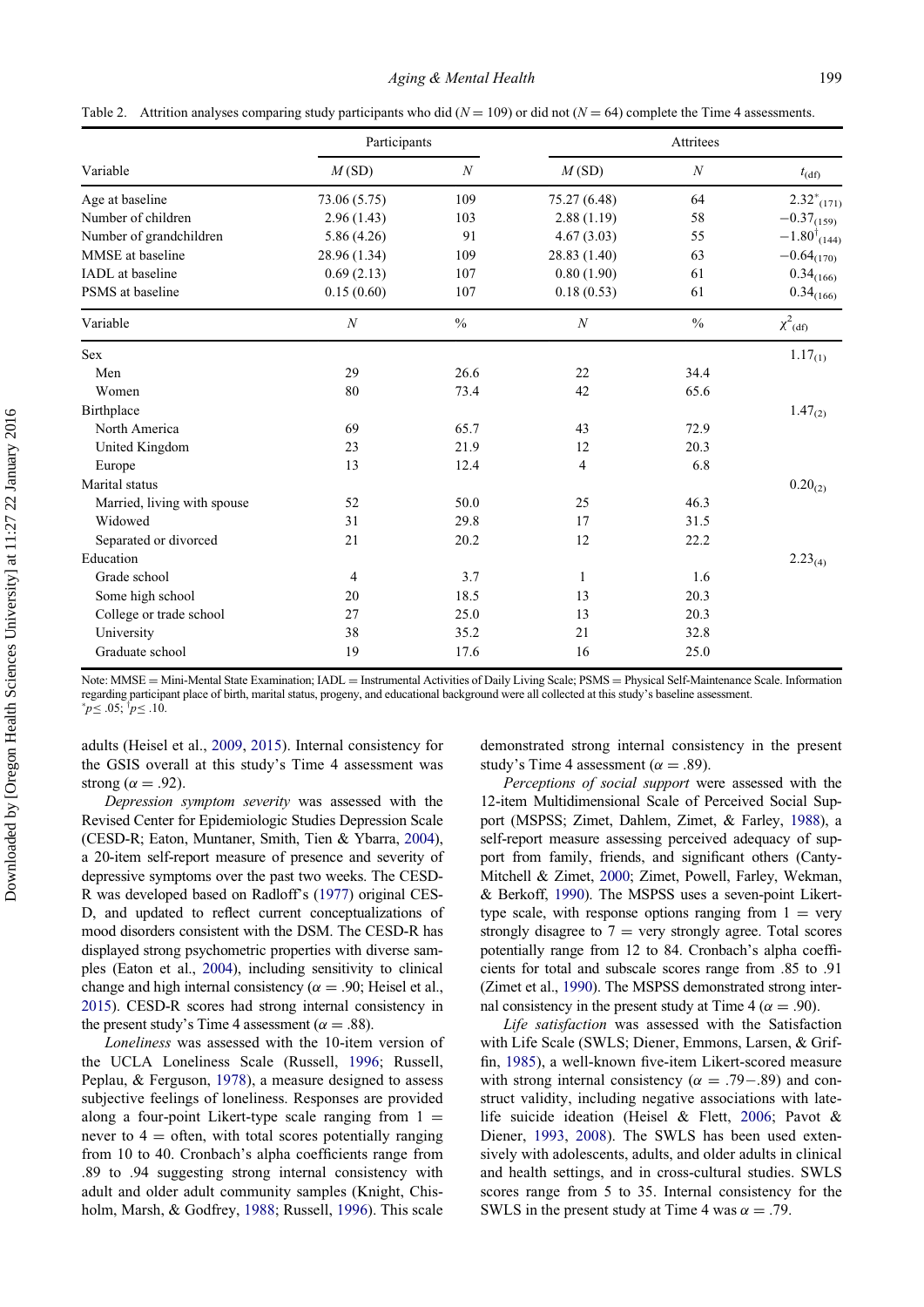Meaning in life was assessed with the Experienced Meaning in Life Scale (EMIL; Heisel, [2009](#page-11-31)). The EMIL is composed of 40 items with total scores potentially ranging from 40 to 200. Items are scored on a five-point Likert scale ranging from  $1 =$  strongly disagree to  $5 =$  strongly agree. The EMIL contains four 10-item subscales designed to assess constructs of Creative (e.g., 'I enjoy participating in recreational activities.'), Experiential (e.g., 'The beauty of nature is uplifting to me.'), Attitudinal (e.g., 'I try to find meaning in life even when I am suffering or in pain.'), and Ultimate meaning (e.g., 'My spirituality helps me feel connected with something greater than myself.'), consistent with Frankl's ([1988](#page-11-32)) theory. All items are scored in a positive direction with higher scores reflecting greater perceived meaning in life. EMIL scores demonstrated strong internal consistency in the present study's Time 4 assessment ( $\alpha = .95$ ).

Physical functioning was assessed with the eight-item Instrumental Activities of Daily Living scale (IADL) and the six-item Physical Self-Maintenance Scale (PSMS; Lawton, [1988](#page-12-32); Lawton & Brody, [1969\)](#page-12-33), brief interviewerrated measures of competence in basic (e.g., toileting, feeding, dressing, and bathing; PSMS) and instrumental daily activities (e.g., using the telephone, shopping, preparing food, and housekeeping; IADL). Higher scores on these measures reflect greater functional impairment.

Cognitive functioning was assessed with the Mini-Mental State Examination 2nd Edition (MMSE-2; Folstein, Folstein, White, & Messer, [2010](#page-11-33)). Although we had used the original MMSE (Folstein et al., [1975](#page-11-25)), a popular cognitive screening measure for use with older adults, to screen for cognitive functioning at baseline, we incorporated the newer version of this scale for the current

assessment. The MMSE-2 comprises a revised and updated version of the MMSE, and assesses mental status by testing five areas of cognitive functioning. It was revised to remain equivalent to the original MMSE (Folstein et al., [1975\)](#page-11-25) and updated with new language and to improve its sensitivity to subcortical dementia and to lessen the ceiling effect of the initial measure. The MMSE-2 retains a potential range of scores from 0 to 30.

# Results

Descriptive statistics for the present study's sample are presented in [Table 1](#page-4-0) and attrition analyses in [Table 2](#page-5-0). Psychometric analyses are presented next, followed by tests of a theoretical model of suicide ideation incorporating the positive psychological factors. Between-group comparisons of RFL-OA scores by sex, age, and level of formal education appear in [Table 3.](#page-6-0) Zero-order correlation coefficients for measures of RFL, MIL, and other positive and negative psychological factors appear in [Table 4](#page-7-0), along with indices of central tendency. Findings of multiple regression analyses are presented next ([Table 5\)](#page-7-1) predicting suicide ideation with RFL and MIL, adjusting for demographic (age and sex) and negative psychological factors (depressive symptom severity and loneliness). Analyses were computed using SPSS software, versions 22.0 and 23.0, with alpha levels set at  $p < .05$ , two-tailed.

The sample largely comprised reasonably healthy and well-adjusted community-residing older adults (see [Table 1\)](#page-4-0). Descriptive statistics indicated that participants scored at moderate to high levels of cognitive and physical functioning on measures of basic and instrumental activities of daily living, and at relatively low levels of

Table 3. RFL-OA means, standard deviations, and range by sex, age group, and education level  $(N = 109)$ .

| Variable                    | $\boldsymbol{M}$ | <b>SD</b> | $\boldsymbol{N}$ | Range       | $F$ (dfbg, dfwg)   |
|-----------------------------|------------------|-----------|------------------|-------------|--------------------|
| Sex                         |                  |           |                  |             | $9.64(1, 107)$ **  |
| Men                         | 291.4            | 44.6      | 29               | $192 - 377$ |                    |
| Women                       | 318.2            | 37.9      | 80               | $325 - 403$ |                    |
| Age                         |                  |           |                  |             | 0.81(2, 106)       |
| Young-old $(65-74)$         | 313.3            | 41.4      | 64               | $192 - 403$ |                    |
| Old-old $(75-84)$           | 309.5            | 41.8      | 41               | $203 - 377$ |                    |
| Oldest-old $(85+)$          | 283.0            | 33.7      | 3                | $254 - 320$ |                    |
| Education                   |                  |           |                  |             | 0.65(4, 103)       |
| Grade school                | 326.0            | 37.4      | $\overline{4}$   | $284 - 367$ |                    |
| Some high school            | 315.0            | 36.7      | 20               | $254 - 403$ |                    |
| College or trade school     | 316.5            | 42.0      | 27               | $235 - 400$ |                    |
| University                  | 307.7            | 38.5      | 38               | $240 - 375$ |                    |
| Graduate school             | 300.6            | 51.5      | 19               | $192 - 377$ |                    |
| Are you a religious person? |                  |           |                  |             | $18.87(1, 105)$ ** |
| Yes                         | 328.0            | 37.7      | 50               | $248 - 403$ |                    |
| No                          | 295.6            | 39.3      | 57               | $192 - 360$ |                    |
| Are you a spiritual person? |                  |           |                  |             | $6.56(1,106)^*$    |
| Yes                         | 316.2            | 37.9      | 84               | $203 - 403$ |                    |
| No                          | 292.3            | 48.6      | 24               | $192 - 400$ |                    |

<span id="page-6-0"></span>Note:  $dfg = degrees of freedom, between-groups;  $dfwg = degrees of freedom, within-groups.$$ 

 $^*p \leq .05; ^{**}p \leq .01.$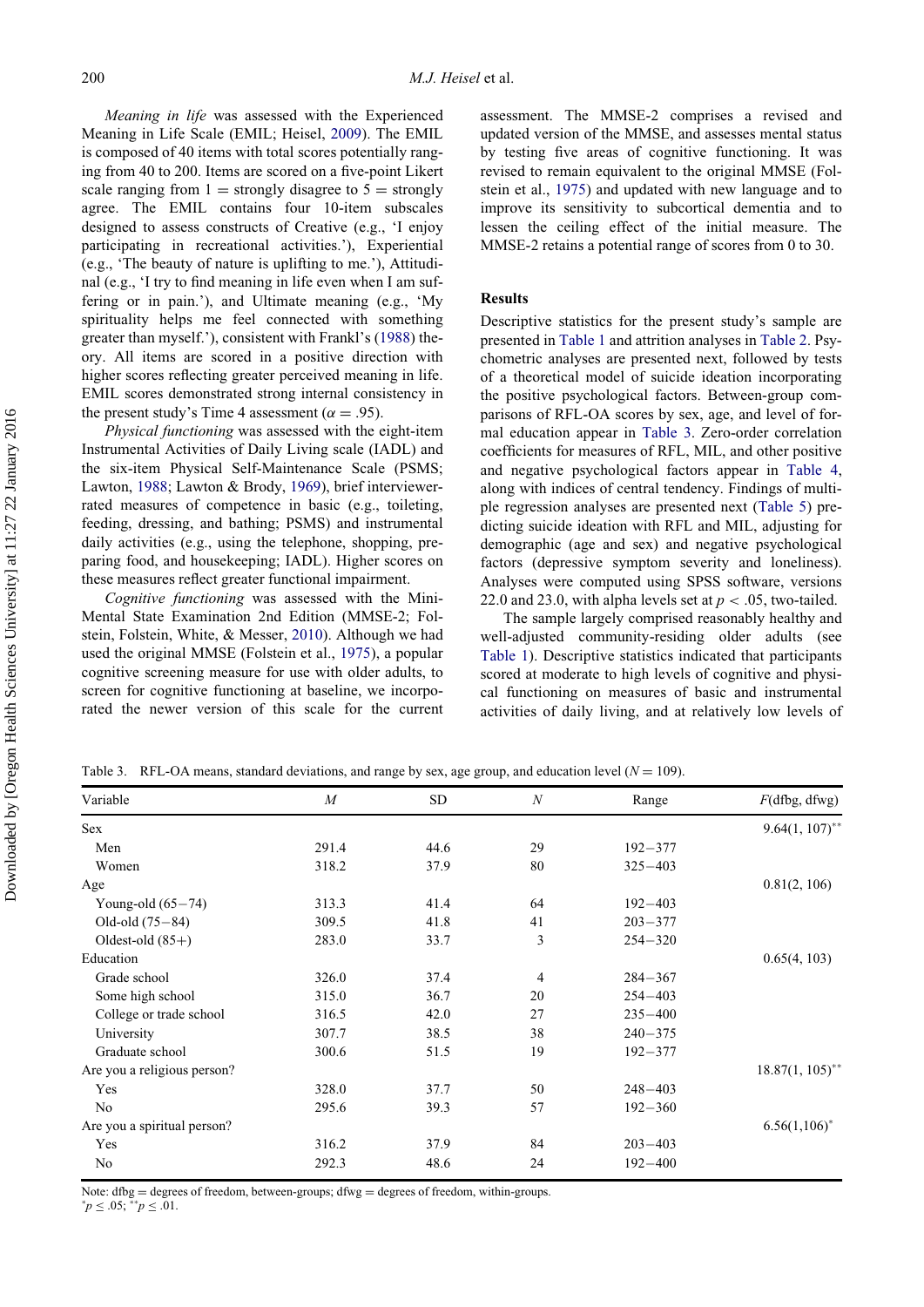| Variable             |             | 2         | 3         | 4         | 5           | 6         | 7         |
|----------------------|-------------|-----------|-----------|-----------|-------------|-----------|-----------|
| 1. RFL-OA            | 1.00        | $-.41***$ | $-.25***$ | $-.36***$ | $.59***$    | $.35***$  | $.43***$  |
| 2. GSIS <sup>b</sup> |             | 1.00      | $.42***$  | $.50***$  | $-.57***$   | $-.50***$ | $-.49***$ |
| 3. CESD-R            |             |           | 1.00      | $.27***$  | $-.27***$   | $-.17†$   | $-.45***$ |
| 4. UCLA              |             |           |           | 1.00      | $-.40***$   | $-.57***$ | $-.43***$ |
| 5. EMIL              |             |           |           |           | 1.00        | $.35***$  | $.34***$  |
| 6. MSPSS             |             |           |           |           |             | 1.00      | $.52***$  |
| 7. SWLS              |             |           |           |           |             |           | 1.00      |
| $\boldsymbol{M}$     | 311.06      | 41.50     | 3.80      | 16.98     | 172.54      | 71.17     | 28.35     |
| SD.                  | 41.34       | 9.99      | 6.21      | 5.52      | 16.83       | 8.54      | 4.01      |
| Range                | $192 - 403$ | $30 - 79$ | $0 - 48$  | $10 - 33$ | $132 - 200$ | $44 - 84$ | $10 - 35$ |

Table 4. Descriptive statistics and zero-order correlations among the RFL-OA and both negative and positive psychological factors  $(N = 109)$ 

Note:  $RFL-OA = Reasons$  for Living Scale-Older Adult version;  $GSSS = Geriatric$  Suicide Ideation Scale;  $CESD-R = Revised$  Center for Epidemiologic Studies-Depression Scale; UCLA = UCLA Loneliness Scale; EMIL = Experienced Meaning in Life Scale; MSPSS = Multidimensional Scale of Perceived Social Support; SWLS = Satisfaction with Life Scale.<br>
<sup>\*\*</sup> $p \le 0.01$ ;  $^{\dagger} p \le 0.10$ .<br>
<sup>b</sup>The GSIS Meaning in Life item (#0, 'I feel that my life is mean

<span id="page-7-0"></span>

 ${}^{b}$ The GSIS Meaning in Life item (#9, 'I feel that my life is meaningful') was removed from the total score in the correlation with the EMIL, as this item is common to both measures.

suicide ideation, depressive symptom severity, and loneliness. However, a small number of participants scored at levels approximating clinical severity on measures of cognitive functioning (MMSE-2  $\le$  23;  $n = 2$ ; Folstein et al.,

Table 5. Multiple regression analysis predicting suicide ideation (GSIS<sup>b</sup>) with reasons for living (RFL-OA), controlling for age, sex, depressive symptom severity, loneliness, and meaning in life ( $N = 109$ ).

| Step | Variable      | B       | SE    | $\beta$ | $\boldsymbol{t}$ | $\boldsymbol{p}$ |
|------|---------------|---------|-------|---------|------------------|------------------|
| 1    | Constant      | 15.46   | 12.47 |         | 1.24             | .218             |
|      | Age           | .40     | .16   | .23     | 2.48             | .015             |
|      | <b>Sex</b>    | $-2.10$ | 2.12  | $-.09$  | $-.99$           | .324             |
| 2    | Constant      | 7.15    | 10.63 |         | .67              | .503             |
|      | Age           | .29     | .14   | .17     | 2.12             | .036             |
|      | <b>Sex</b>    | $-.67$  | 1.78  | $-.03$  | $-.38$           | .707             |
|      | <b>CESD-R</b> | .47     | .13   | .29     | 3.52             | .001             |
|      | <b>UCLA</b>   | .73     | .15   | .40     | 4.94             | .0001            |
| 3    | Constant      | 24.02   | 12.34 |         | 1.95             | .054             |
|      | Age           | .28     | .13   | .16     | 2.13             | .036             |
|      | <b>Sex</b>    | .56     | 1.80  | .03     | .31              | .759             |
|      | <b>CESD-R</b> | .42     | .13   | .26     | 3.21             | .002             |
|      | <b>UCLA</b>   | .61     | .15   | .34     | 4.02             | .0001            |
|      | RFL-OA        | $-.05$  | .02   | $-.22$  | $-2.52$          | .013             |
| 4    | Constant      | 56.14   | 13.86 |         | 4.05             | .0001            |
|      | Age           | .21     | .12   | .12     | 1.69             | .095             |
|      | <b>Sex</b>    | 1.58    | 1.69  | .07     | .93              | .353             |
|      | <b>CESD-R</b> | .38     | .12   | .23     | 3.09             | .003             |
|      | UCLA          | .47     | .15   | .26     | 3.25             | .002             |
|      | RFL-OA        | $-.01$  | .02   | $-.04$  | $-.42$           | .678             |
|      | <b>EMIL</b>   | $-.23$  | .06   | $-.39$  | $-4.13$          | .0001            |
|      |               |         |       |         |                  |                  |

<span id="page-7-1"></span>Note:  $N = 109$ .  $R^2 = .06$ ,  $F_{(2,106)} = 3.50$ ,  $p = .034$  for Step 1;  $R^2 = .36$ ,  $\Delta R^2 = .30, \Delta F_{(2,104)} = 24.53, p = .0001$  for Step 2;  $R^2 = .40, \Delta R^2 = .04,$  $\Delta F_{(1,103)} = 6.34, p = .013$  for Step 3;  $R^2 = .49, \Delta R^2 = .09, \Delta F_{(1,102)} =$  $17.07, p = .000$  for Step 4. GSIS = Geriatric Suicide Ideation Scale;  $RFL-OA = Reasons$  for Living Scale-Older Adult version; CESD- $R =$ Revised Center for Epidemiologic Studies-Depression Scale; UCLA = UCLA Loneliness Scale; EMIL = Experienced Meaning in Life Scale.  $b^b$ The GSIS Meaning in Life item (#9, 'I feel that my life is meaningful') was removed from the total score in this analysis, as it is common to both the GSIS and EMIL measures.

[2010\)](#page-11-33), depressive symptom severity (CESD-R  $\geq$  17; n = 5; Eaton et al., [2004\)](#page-11-28), and suicide ideation (GSIS  $\geq$  65;  $n = 4$ ; Heisel & Flett, [2006\)](#page-11-14).

# Descriptive findings

As is common with measures of MIL and associated positive psychological variables (Heintzelman & King, [2014\)](#page-11-34), the present study's community-residing participants scored towards the high end on the RFL-OA, as reflected in the 25th (276), median (316), and 75th percentile scores (341), despite producing a wide range of scores  $(192-403)$ , and a reasonable approximation of normality  $\text{(skewness} = -.33, \text{ SE} = .23; \text{ kurtosis} = -.17, \text{ SE} = .46).$ The present sample's mean RFL-OA score ( $M = 311.06$ ,  $SD = 41.3$ ,  $N = 109$ ) was significantly higher than that reported for Edelstein and colleagues' ([2009\)](#page-11-13) original validation sample ( $M = 265.3$ , SD = 74.5,  $N = 181$ ;  $t =$ 6.72,  $p < .0001$ ). This is not surprising, given differences between study samples, as the present sample comprised community-residing adults 65 years and older and the validation study reported on mental health clients 50 years and older.

RFL-OA scores were next compared by sex, age categories, and levels of formal education (see [Table 3\)](#page-6-0). Older women scored significantly higher on the RFL-OA  $(M =$ 318.2, SD = 37.9) than did older men ( $M = 291.4$ , SD = 44.6;  $F_{(1,107)} = 9.64$ ,  $p < .01$ ). No significant betweengroup differences in RFL-OA scores emerged across age groups or levels of formal education. Zero-order correlations with RFL-OA scores, treating age  $(r = -11, p =$ .28) and number of years of formal education  $(r = -.18, ...)$  $p = .06$ ) as continuous variables, generally supported these null findings. Given the inclusion in the RFL-OA of a number of items assessing religious RFLs, we compared RFL-OA totals for participants based on their selfendorsement of being 'a religious person' or 'a spiritual person.' Participants who reported being religious ( $M =$ 328.0, SD = 37.7) or spiritual ( $M = 316.2$ , SD = 37.9)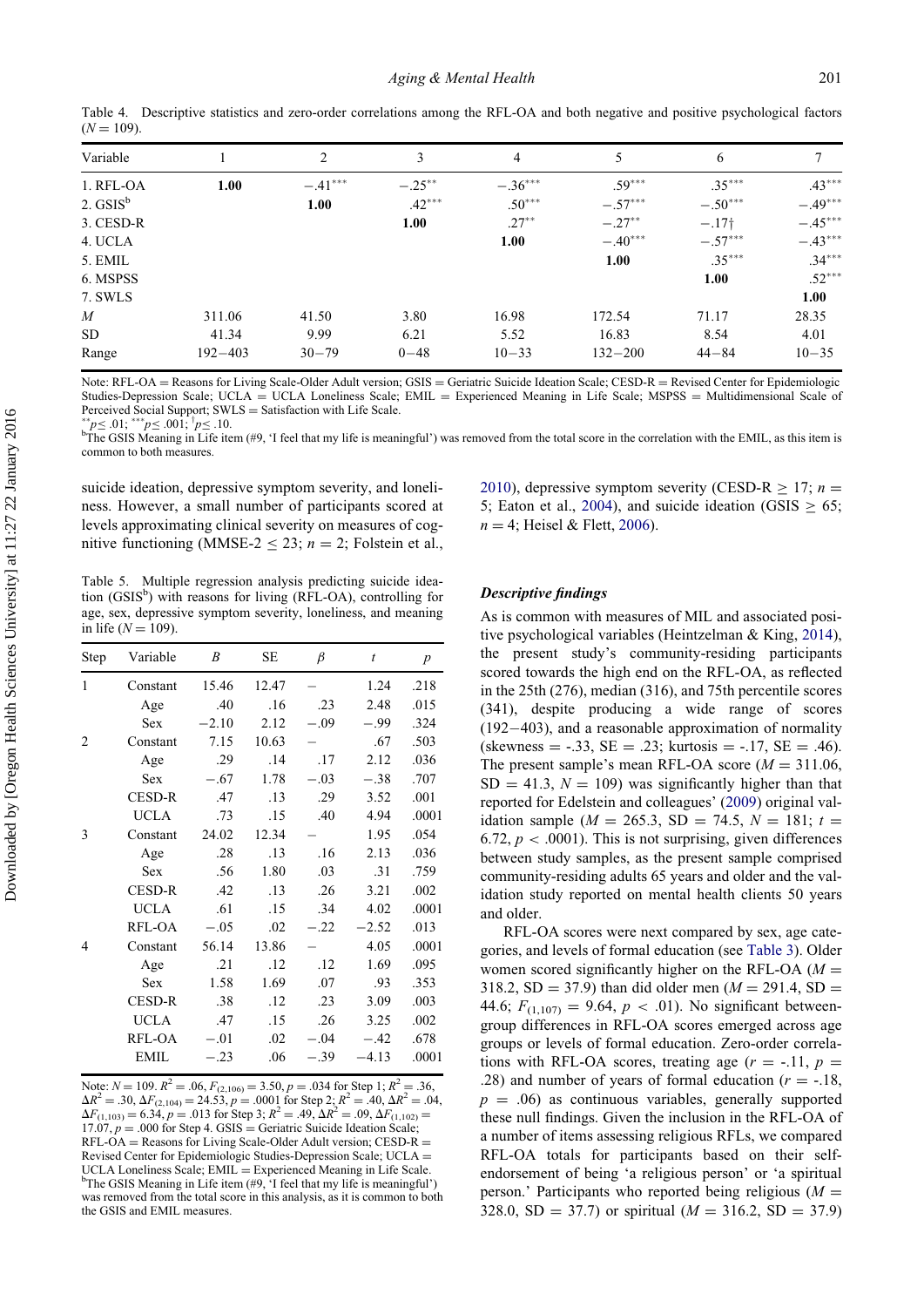scored significantly higher on the RFL-OA than those who did not (religious:  $M = 295.6$ , SD = 39.3;  $F_{(1,105)}$  = 18.87,  $p < .0001$ ; spiritual:  $M = 292.3$ , SD = 48.6;  $F_{(1,106)} = 6.56, p < .05$ .

## Reliability

We next investigated the internal consistency of RFL-OA scores for the total sample and by sex. The RFL-OA demonstrated strong internal consistency overall ( $\alpha = .94$ ), and for both men ( $\alpha = .95$ ) and women ( $\alpha = .93$ ). Corrected item-total correlations (not shown; available upon request) were high for the full sample, exceeding  $r = .40$ for 45 (65%) of the RFL-OA items. The few items with item-total correlations less than  $r = .20$  reflected content not relevant to all participants (e.g., regarding one's spouse or pet).

# Validity

Zero-order correlation coefficients supported hypothesized associations between the RFL-OA and all study measures in the hypothesized direction (see [Table 4\)](#page-7-0). The positive psychological factors were significantly inter-correlated, as were the negative psychological factors, and the positive and negative factors inversely correlated, as anticipated. RFL-OA scores were negatively associated with measures of loneliness (UCLA:  $r = -.36, p < .001$ ), depressive symptom severity (CESD-R:  $r = -.25$ ,  $p <$ .01), and suicide ideation (GSIS:  $r = -.41$ ,  $p < .001$ ) attesting to the scale's divergent validity. Positive associations between RFL-OA scores and measures of MIL (EMIL:  $r = .59$ ,  $p < .001$ ), perceived social support (MSPSS:  $r = .35$ ,  $p < .001$ ), and life satisfaction (SWLS:  $r = .43$ ,  $p < .001$ ) attested to the scale's convergent validity. RFL-OA scores were not significantly associated with measures of cognitive functioning (MMSE-2,  $r = -0.04$ ,  $p = .65$ ) or impairment in either basic (PSMS:  $r = -.07$ ,  $p < .47$ ) or instrumental activities of daily living (IADL:  $r = -0.06$ ,  $p < .53$ ), attesting to the scale's discriminant validity. None of the associations exceeded  $r = .70$ , a threshold indicating problematic levels of multicollinearity (Tabachnick & Fidell, [2001](#page-13-10)).

We next conducted a multiple regression analysis testing our proposed model of suicide ideation incorporating consideration of negative and positive psychological factors. We conducted a regression analysis predicting suicide ideation with MIL and RFL, controlling for age, sex, depressive symptom severity, and loneliness, in order to investigate the unique contribution of these positive variables to the prediction of suicide ideation, above and beyond negative psychological factors articulated in Shneidman's ([1996\)](#page-13-2) and Joiner's [\(2005](#page-12-4)) theories (see [Table 5\)](#page-7-1). Demographic variables were entered as covariates on Step 1. Depressive symptom severity and loneliness were entered on a second step, and together accounted for significant added variance in suicide ideation ( $R^2 = .36$ ,  $\Delta R^2 = .30$ ,  $\Delta F_{(2,104)} = 24.53$ ,  $p = .0001$ ). RFL-OA scores were entered on the third step of the model, and explained significant additional variance in suicide ideation, above and beyond these demographic variables and negative psychological factors strongly implicated in suicide risk ( $R^2 = .40, \Delta R^2 = .04, \Delta F_{(1,103)} =$ 6.34,  $p = .013$ ). We next entered MIL scores on a fourth and final step, in order to assess whether perceptions of MIL might further protect against suicide ideation above and beyond the impact of RFL ratings. EMIL scores explained significant added variance in suicide ideation controlling for demographic factors, depression, loneliness, and RFLs ( $R^2 = .49$ ,  $\Delta R^2 = .09$ ,  $\Delta F_{(1,102)} = 17.07$ ,  $p =$ .0001). RFLs no longer explained significant variance in suicide ideation once MIL was included in the model  $(t = -.42, p = .678)$ , suggesting that perception of MIL may be a more potent protective factor against contemplations of suicide. A similar interpretation appears to follow from the finding that suicide ideation was significantly more strongly associated with MIL than with RFL  $(r = -.57 \text{ as compared with } r = -.41, Z = 2.18, p < .05;$ Lee & Preacher, [2013\)](#page-12-34).

The finding that EMIL scores were significantly associated with GSIS totals, controlling for RFL-OA scores, suggests that MIL might mediate the association between RFL and suicide ideation. We thus tested this hypothesis, employing Baron and Kenny's [\(1986](#page-11-35)) approach to mediation, and conducted a set of regression analyses (not shown; available upon request), first predicting the mediator (EMIL) with the independent variable (RFL-OA) and then predicting the outcome variable (GSIS) with both RFL-OA and EMIL, followed by a Sobel test of mediation ([http://quantpsy.org/sobel/sobel.htm\)](http://quantpsy.org/sobel/sobel.htm). This analysis was significant ( $Z = -4.32$ ,  $p < .0001$ ), supporting MIL as a mediator of the association between RFL and suicide ideation. We next conducted a second mediation analysis, reversing the proposed mediator and independent variables, to assess whether RFL might mediate the association between MIL and suicide ideation. It did not  $(Z = -0.99,$  $p = .32$ ), providing further support for the initial mediation hypothesis.

# **Discussion**

In the current article, we investigated whether endorsing RFL and/or perceiving MIL would protect communityresiding older adults from contemplating suicide, controlling for relevant demographic (age and sex) and clinical risk factors (depressive symptom severity and loneliness). The present study's findings indicated that RFL and MIL were each significantly negatively associated with suicide ideation, controlling for demographic and negative psychological factors. Our findings further indicated that MIL significantly mediated the association between RFL and suicide ideation, suggesting a key contributory role of meaning recognition in promoting recognition of reasons to live and decreasing the likelihood of contemplating suicide in later life.

RFLs were significantly negatively associated with suicide ideation in the present study, supporting a call to incorporate a positive psychological perspective when working with suicidal older adults (Heisel & Flett, [2006\)](#page-11-14). These findings go beyond those of Edelstein and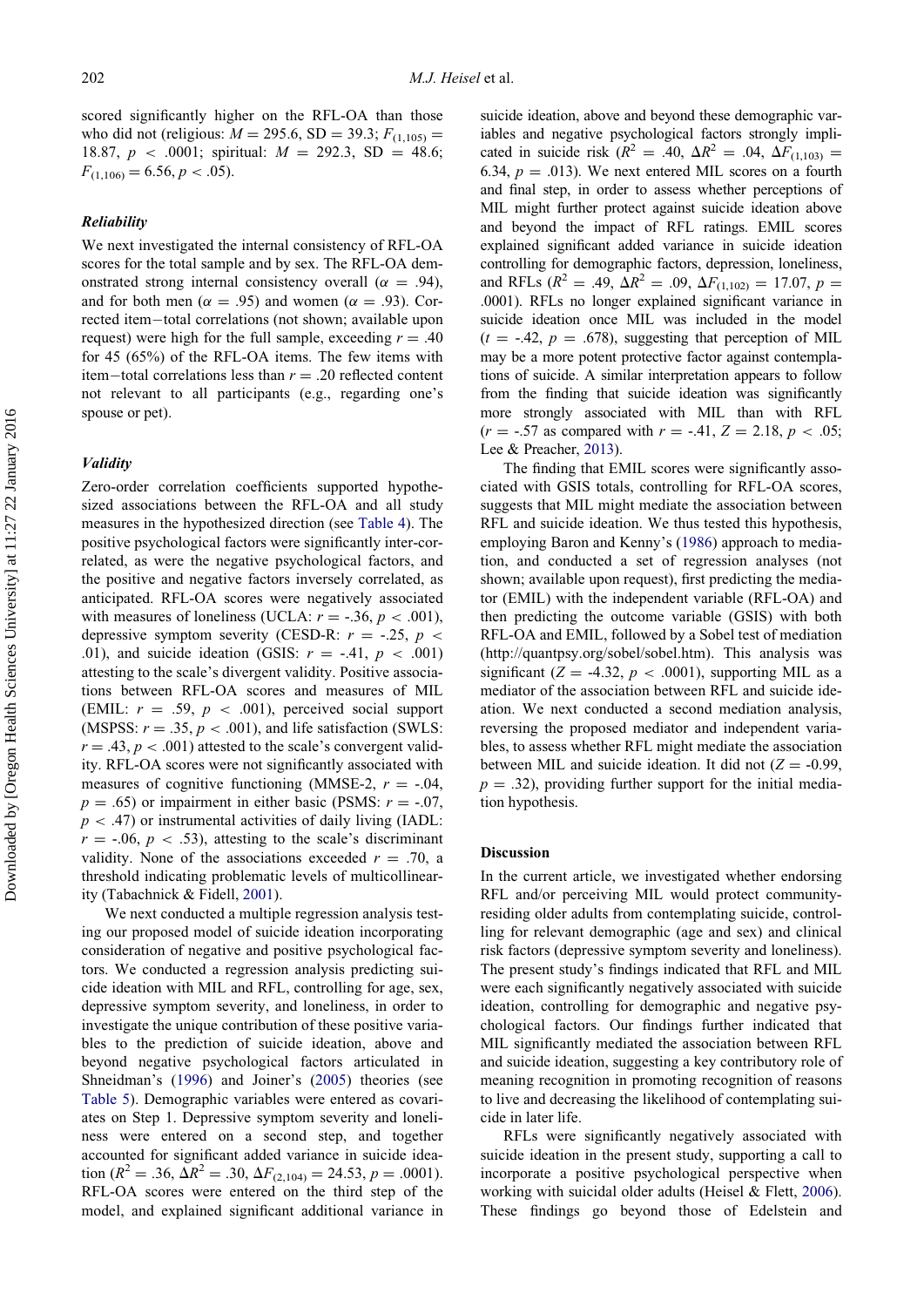colleagues' [\(2009](#page-11-13)) initial analyses in incorporating use of an older adult measure of suicide ideation, investigating additional positive psychological variables, and outlining a process by which RFL may protect against contemplations of suicide. As hypothesized, RFL-OA scores explained unique variance in suicide ideation over and above demographic variables and measures of depressive symptom severity and loneliness, suggesting that key positive psychological factors confer unique protection against despair, rather than merely serving as the polar opposite of psychological risk factors. Inclusion of MIL explained further unique variance in suicide ideation, suggesting that this existential variable may have a robust protective role against later life suicide ideation, supporting previous findings with mixed, clinical, and community-residing older adults (Heisel & Flett, [2008](#page-11-15), [2014\)](#page-11-5).

Measures of RFL and MIL were strongly inter-correlated, further suggesting value in assessing RFLs when seeking to identify sources of meaning in the lives of older adults. Although MIL and RFL are theoretically related constructs, they are conceptually distinct. RFLs might be conceptualized as comprising specific examples of MIL when contemplating suicide, whereas MIL scales typically assess sources of meaning that have been discovered or are currently experienced in one's life. As such, RFL may be seen as having more of an 'as if' quality, whereas MIL may be seen as reflecting current, lived experience. Hence, for individuals who have rarely, if ever, contemplated suicide, responding to an RFL scale may be seen as a more theoretical exercise, whereas responding to an MIL scale may be more reflective of actual experience. The stronger association between suicide ideation and MIL in the present study may be seen as supporting this hypothesis.

The findings of the current study's mediation analyses suggest a theoretical process by which RFL protects against suicide risk. MIL significantly mediated the association between RFL and suicide ideation, suggesting that RFLs may promote a wish to continue living and protect against contemplations of suicide by fostering a deeper recognition of potential and actual sources of life's meaning. The present findings are specific to suicide ideation, rather than suicide behavior or death by suicide; however, research and clinical experience support associations between suicide thoughts and actions (e.g., Waern et al., [1999\)](#page-13-7). Given the extreme lethality of suicide behavior in later life, conceptual models are needed that elucidate psychological processes more distally associated with either promoting or preventing trajectories toward suicide (Heisel & Duberstein, [2005\)](#page-11-3).

Given the relative paucity of research utilizing the RFL-OA measure, we additionally sought to investigate this measure's psychometric properties among community-residing older adults. The psychometric findings indicated strong reliability and validity for the RFL-OA, suggesting its utility in research and practice in later life. These findings demonstrated extremely strong internal consistency for the RFL-OA, consistent with findings from the scale development study's community and clinical samples of older Americans (Edelstein et al., [2009\)](#page-11-13).

An internal consistency statistic of the high magnitude obtained in the present study reflects both a high degree of reliability of an instrument and suggests that it might be shortened without appreciable loss of reliability. We have previously reported on findings involving brief internally consistent subsets of RFL-OA items reflecting themes of future orientation (Hirsch et al., [2006](#page-12-21), [2007\)](#page-12-22), family connectedness (Purcell et al., [2012](#page-12-35)), and religiosity (Tavasoli, [2011\)](#page-13-11), suggesting value in deriving one or more abbreviated RFL-OA measures for use in screening for suicide risk or for conducting a focused assessment of RFLs in research and clinical practice. A brief RFL-OA scale would be attractive to clinicians in busy health care services who lack sufficient time to administer, score, and interpret a 69-item measure, and could enhance the possibility that assessment of RFLs might be incorporated into routine clinical practice with older adults.

The RFL-OA demonstrated strong construct validity among the present study's sample of community-residing older adults. Convergent validity was suggested by significant positive associations between the RFL-OA and positive psychological factors, including perception of MIL, psychological well-being, social support, and life satisfaction. Divergent validity was suggested by significant negative associations between the RFL-OA and negative factors, including loneliness, depressive symptom severity, and suicide ideation. Discriminant validity was suggested by a lack of significant association between RFL-OA scores and measures of both cognitive and physical functioning. Although not the intent of this study, the finding that the current sample scored significantly higher on the RFL-OA than did mental health patients in the scale validation study (Edelstein et al., [2009\)](#page-11-13) is suggestive of criterion validity in effectively differentiating community from clinical samples of older adults. Cross-sectional research is now needed comparing RFL ratings between older adults across levels of clinical symptom severity.

Research findings with Linehan and colleagues' ([1983\)](#page-12-9) RFL Inventory indicate that older adults score higher than younger adults on RFL subscales assessing moral objections and child-related concerns (Miller, Segal, & Coolidge, [2001](#page-12-19)). We did not find evidence of an overall age difference in RFL-OA totals in the present study; however, we only included participants 65 years of age or older, restricting the potential range of participant ages. We were also unable to compare potential age differences across specific RFL subscales, as these have not yet been developed for the RFL-OA measure. Research findings are somewhat inconsistent regarding the presence of potential sex differences in RFL scores (Range & Stringer, [1996;](#page-12-14) Segal & Needham, [2007](#page-13-12)). In the present study, community-residing women endorsed significantly greater reasons for living than did men, consistent with Range and Stringer's [\(1996](#page-12-14)) findings utilizing the original RFL Inventory. The mean score on the measure of suicide ideation was relatively low in this community sample, yet comparable to other studies (Marty, Segal, & Coolidge, [2010;](#page-12-13) Segal, Marty, Meyer, & Coolidge, [2012\)](#page-12-15).

The findings of the present study can be considered within the context of the growing evidence base for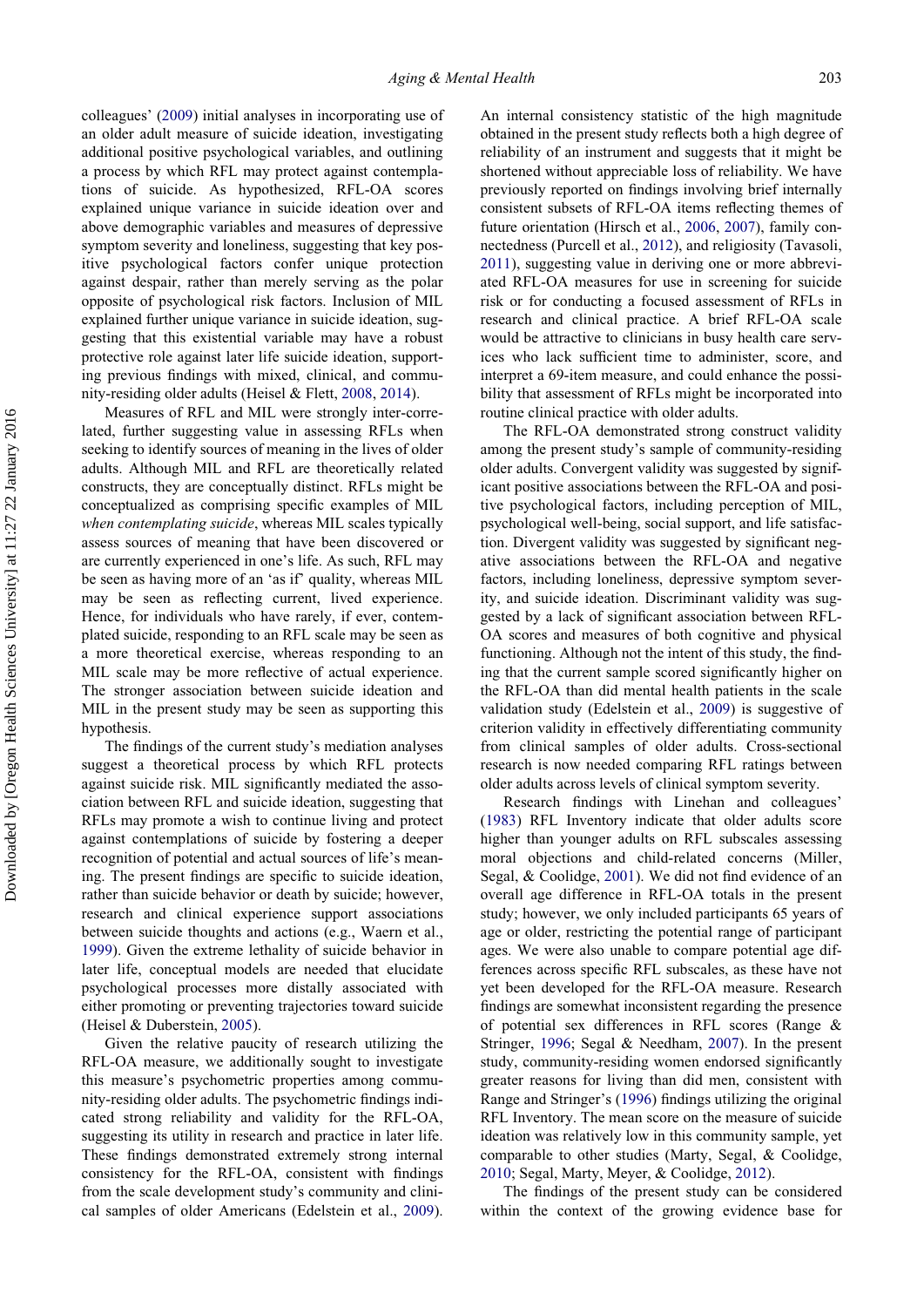positive psychological factors in helping to enhance psychological resiliency, promote mental health and wellbeing, and prevent, buffer, or otherwise mitigate risk for suicide among older adults. The majority of depressed older adults never become actively suicidal, suggesting value in investigating which RFLs may protect against suicide risk and seeking to enhance perceptions of MIL and other psychological resiliency factors that might help promote mental health and well-being when working to prevent suicide among older adults. Our findings are consistent with Heisel and Flett's ([2014\)](#page-11-5) conceptual framework for late-life suicide ideation incorporating consideration of risk, resiliency, and precipitating factors and demonstrate added value in evaluating RFLs and MIL when assessing late-life suicide ideation, in addition to indices of intrapersonal and interpersonal sources of distress.

The current findings should be considered within the context of the limitations of this study, including recruitment of a generally healthy older adult sample, potentially restricting the range of scores for the measures of depression and suicide ideation, producing a skewed distribution of depression symptom severity scores, and precluding our ability to compare RFL-OA scores between older adults who had or had not engaged in suicide behavior. The present study sample had a nearly 3:1 ratio of women to men, a majority of whom were of European-American descent, further limiting the potential generalizability of study findings. Our regression analysis used a relatively large number of predictors given the sample of 109 participants; use of a larger sample size would have increased the study's power and potentially enhanced the relative generalizability of its findings. Whereas we relied primarily upon self-report measures, it is difficult to conceive of methods for objectively rating subjective constructs like RFLs, loneliness, and perceptions of social support. Although this measure performed extremely well in the present study, items inquiring into RFLs not common to all older adults, such as presence of a spouse, grandchildren, and pets, yielded low to moderate item-total correlations, restricting somewhat the internal consistency of this scale. This was unexpected, given that these are the very items that were introduced into this novel RFL-OA scale for use with older adults. However, inclusion of a 'not applicable' option, or clear instructions to the respondent on how to respond to personally irrelevant items, might overcome this difficulty and further enhance this otherwise strong measure. A limitation noted in Edelstein and colleague's [\(2009](#page-11-13)) scale development article was a lack of conceptually or empirically derived RFL-OA subscales, similar to those incorporated into Linehan and colleagues' ([1983\)](#page-12-9) initial RFL measure. Derivation of RFL-OA subscales would likely further enhance the clinical and research utility of this measure. Research is additionally needed to evaluate the test-retest reliability of the RFL-OA and its sensitivity to clinical change, statistics relevant to its potential utility as a clinical outcome measure.

<span id="page-10-0"></span>Overall, the current findings support the contention that MIL is a key existential factor that is protective against suicide risk among older adults (Heisel & Flett, [2008,](#page-11-15) [2014](#page-11-5)). That MIL significantly explained added variance in suicide ideation, controlling for RFL, and significantly mediated the association between RFL and suicide ideation is further suggestive of the potentially robust effect of this variable in promoting life and preventing thoughts of suicide. In addition to RFL and MIL, research supports perceptions of PIL (Heisel & Flett, [2004](#page-11-23)), and positive interpersonal relationships (Neufeld, Hirdes, Perlman, & Rabinowitz, [2015;](#page-12-36) Purcell et al., [2012](#page-12-35); Rowe, Conwell, Schulberg, & Bruce, [2006\)](#page-12-37) in potentially conferring resiliency to suicide ideation and behavior. Researchers are thus encouraged to build on these positive findings by incorporating assessment of RFL, MIL, and other positive psychological factors into longitudinal and/or interventional research investigating the onset and prevention of psychopathology and suicide risk among older adults (e.g., Heisel et al., [in press](#page-11-36)).

Clinicians and health care administrators are similarly encouraged to incorporate consideration of RFL, MIL, and other positive factors into routine assessment and intervention practices with older adults. Intervention studies have shown that enhancing MIL and other positive psychological factors can help improve mental health and well-being and decrease or resolve suicide ideation and the wish to die among older adults (e.g., Breitbart et al., [2010;](#page-11-37) Heisel et al., [2015](#page-11-27); Lapierre, Dubé, Bouffard, & Alain, [2007\)](#page-12-38). We may ultimately promote mental health and wellness across the life course by expanding the focus of our current health care services and approaches beyond exclusive consideration of risk and pathology to incorporate contemplation of health and well-being.

# Acknowledgements

Thank you to the study participants and to our students, trainees, research and administrative assistants for contributing to this work: Laura Allen, Gina Bhullar, Jordan Bowman, Joyce Cheng, Paulina Dysko, Luke Fera, Orsolya Gyorgy, Lisa Herberman, Gillian Hurwitz, Andrew McClure, Megan Nicols, Sarah O'Flanagan, Dr Bonnie Purcell, Kristin Ramdeen, Simon Tavasoli, and Andrew Warner. Thank you to the anonymous reviewers for your very helpful feedback, including the suggestion to consider conducting mediation analyses. An earlier version of this paper was presented at the 2013 annual conference of the American Association of Suicidology.

# Disclosure Statement

No potential conflict of interest was reported by the authors.

## Funding

This research was funded in part by an operating grant from the Ontario Mental Health Foundation, and Internal Research Funding from the Lawson Health Research Institute and the Sam Katz Foundation, and by a New Investigator Award of the Canadian Institutes of Health Research (Dr Heisel), an Ontario Ministry of Research and Innovation Early Researcher Award (Dr Heisel), and by a Tier 1 Canada Research Chair (Dr Flett).

#### References

Almeida, O.P., Draper, B., Snowdon, J., Lautenschlager, N.T., Pirkis, J., Byrne, G.,…& Pfaff, J.J. (2012). Factors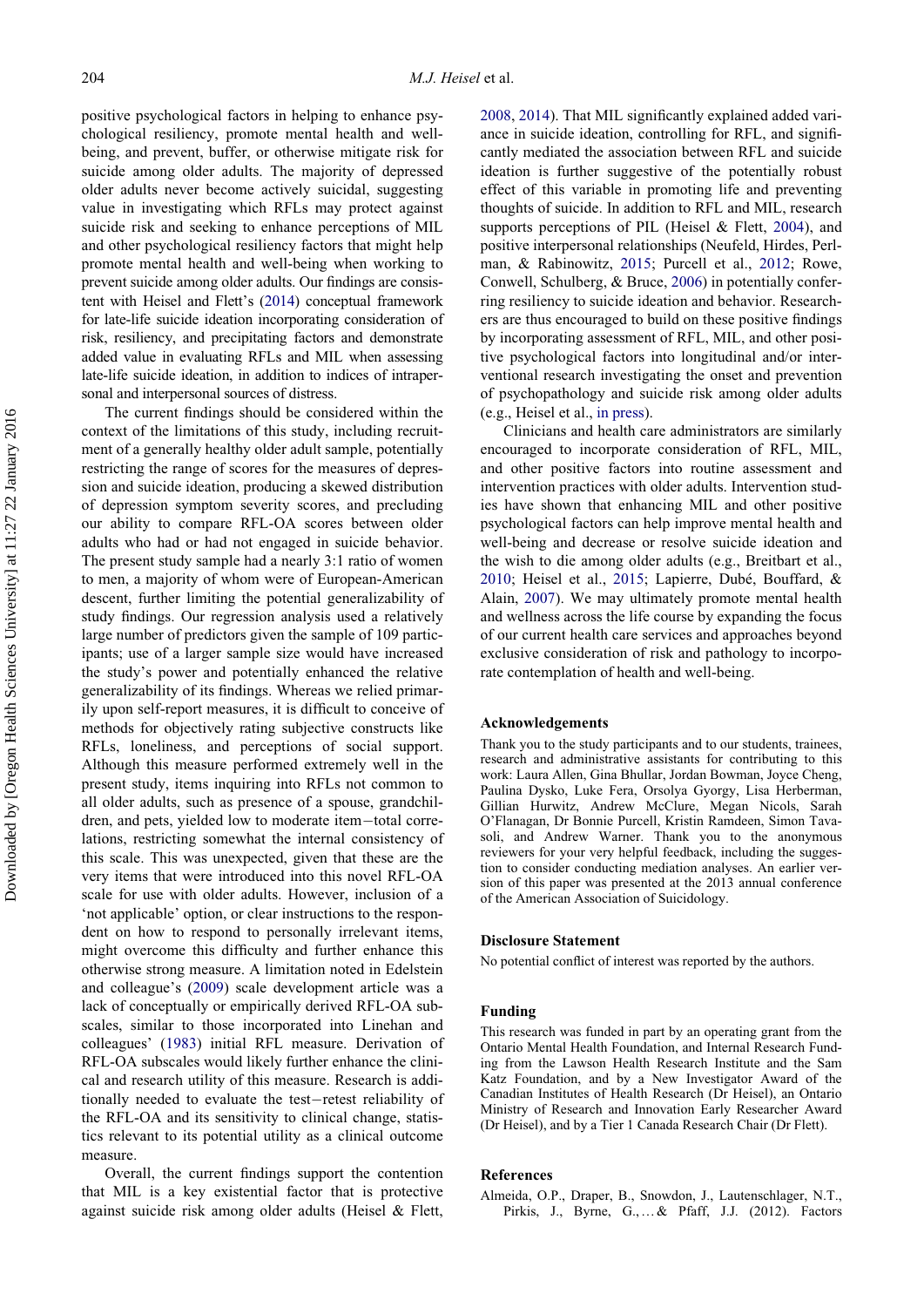<span id="page-11-13"></span>associated with suicidal thoughts in a large community study of older adults. The British Journal of Psychiatry, 201, 466472.

- <span id="page-11-16"></span>American Psychological Association (APA). (2004). Guidelines for psychological practice with older adults. American Psychologist, 59(4), 236-260.
- <span id="page-11-35"></span><span id="page-11-4"></span>Baron, R.M., & Kenny, D.A. (1986). The moderator-mediator variable distinction in social psychological research: Conceptual, strategic and statistical considerations. Journal of Personality and Social Psychology, 51, 1173-1182.
- <span id="page-11-25"></span><span id="page-11-20"></span>Baumeister, R.F. (1990). Suicide as escape from self. Psychological Review, 97, 90-113.
- <span id="page-11-33"></span><span id="page-11-6"></span>Beck, A.T. (1963). Thinking and depression: I. Idiosyncratic content and cognitive distortions. Archives of General Psychiatry, 9, 324-335.
- <span id="page-11-7"></span>Beck, A.T., Weissman, A., Lester, D., & Trexler, L. (1974). The measurement of pessimism: The Hopelessness Scale. Journal of Consulting and Clinical Psychology,  $42,861-865$ .
- <span id="page-11-32"></span><span id="page-11-24"></span><span id="page-11-22"></span>Braam, A.W., Bramsen, I., van Tilburg, T.G., van der Ploeg, H. M., & Deeg, D.J.H. (2006). Cosmic transcendence and framework of meaning in life: Patterns among older adults in the Netherlands. The Journals of Gerontology: Social Sciences,  $61B$ ,  $S121-S128$ .
- <span id="page-11-37"></span><span id="page-11-19"></span><span id="page-11-18"></span>Breitbart, W., Rosenfeld, B., Gibson, C., Pessin, H., Poppito, S., Nelson, C., … Olden, M. (2010). Meaning-centered group psychotherapy for patients with advanced cancer: A pilot randomized controlled trial. Psychooncology,  $19, 21-28$ .
- <span id="page-11-21"></span><span id="page-11-12"></span>Britton, P.C., Duberstein, P.R., Conner, K.R., Heisel, M.J., Hirsch, J.K., & Conwell, Y. (2008). Reasons for living, hopelessness, and suicide ideation among depressed adults 50 years or older. American Journal of Geriatric Psychiatry,  $16(9)$ , 736-741.
- <span id="page-11-34"></span><span id="page-11-31"></span><span id="page-11-8"></span>Brown, G.K., Beck, A.T., Steer, R.A., & Grisham, J.R. (2000). Risk factors for suicide in psychiatric outpatients: A 20-year prospective study. Journal of Consulting and Clinical Psychology, 68, 371-377.
- <span id="page-11-3"></span><span id="page-11-1"></span>Canadian Coalition for Seniors' Mental Health (CCSMH). (2006). National guidelines for seniors' mental health: The assessment of suicide risk and prevention of suicide. Toronto: Author.
- <span id="page-11-29"></span><span id="page-11-11"></span>Canty-Mitchell, J., & Zimet, G.D. (2000). Psychometric properties of the Multidimensional Scale of Perceived Social Support in urban adolescents. American Journal of Community Psychology, 28, 391-400.
- <span id="page-11-26"></span><span id="page-11-0"></span>Centers for Disease Control and Prevention, National Center for Injury Prevention and Control. (2015). Web-Based Injury Statistics Query and Reporting System (WISQARS) [Data file]. Retrieved from [http://www.cdc.gov/injury/wisqars/](http://www.cdc.gov/injury/wisqars/index.html) [index.html](http://www.cdc.gov/injury/wisqars/index.html)
- <span id="page-11-23"></span><span id="page-11-9"></span>Clark, D.C. (1993). Narcissistic crises of aging and suicidal despair. Suicide and Life-Threatening Behavior,  $23(1)$ ,  $21-26$ .
- <span id="page-11-17"></span><span id="page-11-14"></span>Cole, D.A. (1989). Validation of the Reasons for Living Inventory in general and delinquent adolescent samples. Journal of Abnormal Child Psychology, 17, 13-27.
- <span id="page-11-2"></span>Conwell, Y., Olsen, K., Caine, E.D., & Flannery, C. (1991). Suicide in later life: Psychological autopsy findings. International Psychogeriatrics,  $3, 59-66$ .
- <span id="page-11-30"></span><span id="page-11-15"></span>Diener, E., Emmons, R.A., Larsen, R.J., & Griffin, S. (1985). The Satisfaction with Life Scale. Journal of Personality Assessment,  $49, 71 - 75$ .
- <span id="page-11-10"></span><span id="page-11-5"></span>Duberstein, P.R., & Conwell, Y. (1997). Personality disorders and completed suicide: A methodological and conceptual review. Clinical Psychology: Science and Practice, 4(4),  $359 - 376.$
- <span id="page-11-36"></span><span id="page-11-28"></span><span id="page-11-27"></span>Eaton, W.W., Muntaner, C., Smith, C., Tien, A., & Ybarra, M. (2004). Center for Epidemiologic Studies Depression Scale: Review and revision (CESD and CESDR). In M.E. Maruish (Ed.), The use of psychological testing for treatment planning and outcomes assessment, Volume 3: Instruments for adults (3rd ed., pp. 363-377). Hillsdale, NJ: Erlbaum Associates.
- Edelstein, B.A., Heisel, M.J., McKee, D.R., Martin, R.R., Koven, L.P., Duberstein, P.R., & Britton, P.C. (2009). Development and psychometric evaluation of the reasons for living-older adults scale: A suicide risk assessment inventory. The Gerontologist, 49, 736-745.
- Fanning, J.R., & Pietrzak, R.H. (2013). Suicidality among older male veterans in the United States: Results from the National Health and Resilience in Veterans Study. Journal of Psychiatric Research, 47, 1766-1775.
- Folstein, M.F., Folstein, S.E., & McHugh, P.R. (1975). 'Mini-Mental State.' A practical method for grading the cognitive state of patients for the clinician. Journal of Psychiatric Research, 12(3), 189-198.
- Folstein, M.F., Folstein, S.E., White, T., & Messer, M.A. (2010). MMSE-2: Mini-Mental State Examination. 2nd edition. User's manual. Lutz, FL: Psychological Assessment Resources.
- Frankl, V.E. (1985). Man's search for meaning. New York, NY: Simon & Schuster.
- Frankl, V.E. (1988). The will to meaning: Foundations and applications of logotherapy. New York, NY: Penguin.
- Gutierrez, P.M., Osman, A., Barrios, F.X., Kopper, B.A., Baker, M.T., & Haraburda, C.M. (2002). Development of the reasons for living inventory for young adults. Journal of Clini $cal$  Psychology, 58, 339-357.
- Gutierrez, P.M., Osman, A., Kopper, B.A., & Barrios, F.X. (2000). Why young people do not kill themselves: The reasons for living inventory for adolescents. Journal of Clinical Child Psychology, 29,  $177-187$ .
- Heikkinen, M., Aro, H., & Lönnqvist, J. (1993). Life events and social support in suicide. Suicide and Life-Threatening Behavior, 23, 343-358.
- Heintzelman, S.J., & King, L.A. (2014). Life is pretty meaningful. American Psychologist, 69, 561-574.
- Heisel, M.J. (2009). Assessing experienced meaning in life among older adults: The development and initial validation of the EMIL. International Psychogeriatrics, 21 (Supplement 2), S172-S173.
- Heisel, M.J., & Duberstein, P.R. (2005). Suicide prevention in older adults. Clinical Psychology: Science and Practice, 12  $(3), 242 - 259.$
- Heisel, M.J., Duberstein, P.R., Conner, K.R., Franus, N., Beckman, A., & Conwell, Y. (2006). Personality and reports of suicide ideation among depressed adults 50 years of age or older. Journal of Affective Disorders, 90, 175-180.
- Heisel, M.J., Duberstein, P.R., Talbot, N.L., King, D.A., & Tu, X.M. (2009). Adapting interpersonal psychotherapy for older adults at risk for suicide: Preliminary findings. Professional Psychology: Research and Practice,  $40(2)$ ,  $156-164$ .
- Heisel, M.J., & Flett, G.L. (2004). Purpose in life, satisfaction with life and suicide ideation in a clinical sample. Journal of Psychopathology and Behavioral Assessment, 26, 127-135.
- Heisel, M.J., & Flett, G.L. (2006). The development and initial validation of the Geriatric Suicide Ideation Scale (GSIS). The American Journal of Geriatric Psychiatry, 14,  $742 - 751.$
- Heisel, M.J., & Flett, G.L. (2008). Psychological resilience to suicide ideation among older adults. Clinical Gerontologist,  $31, 51 - 70.$
- Heisel, M.J., & Flett, G.L. (2014). Do meaning in life and purpose in life protect against suicide ideation among community-residing older adults? In A. Batthyany & P. Russo-Netzer (Eds.), Meaning in existential and positive  $psychology$  (pp. 303–324). New York, NY: Springer.
- Heisel, M.J., Talbot, N.L., King, D.A., Tu, X.M., & Duberstein, P.R. (2015). Adapting interpersonal psychotherapy for older adults at risk for suicide. The American Journal of Geriatric Psychiatry,  $23, 87-98$ .
- Heisel, M.J., & the Meaning-Centered Men's Group Project Team (Flett, G.L., Links, P.S., Norman, R.M.G., Sarma, S., Moore, S.L., O'Rourke, N., Eynan, R., Wilson, K., Fairlie,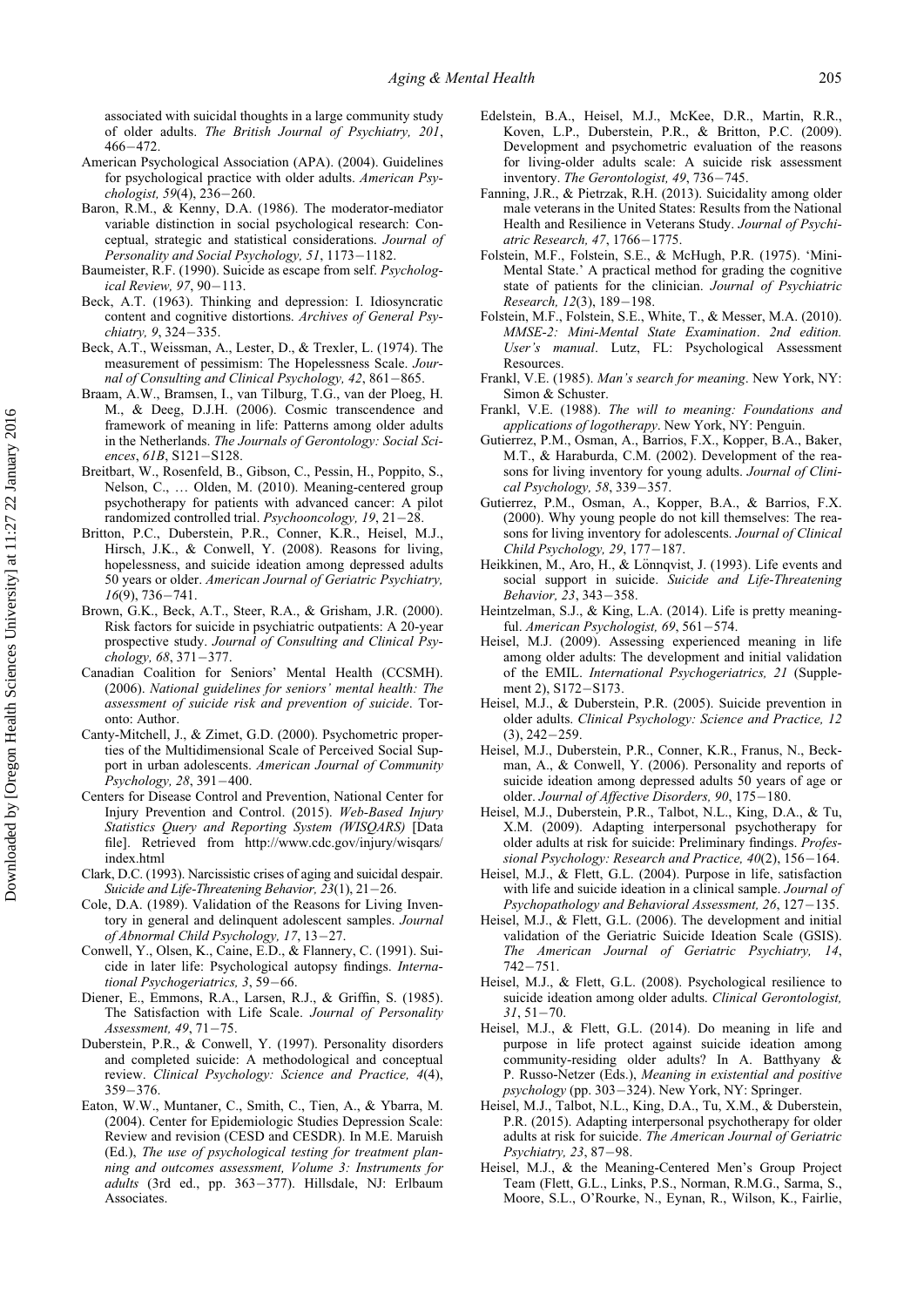<span id="page-12-19"></span>P., Farrell, B., Harris, K., Kerr, M., & Schroeder, B.). (in press). Enhancing psychological resiliency in older men facing retirement with Meaning-Centered Men's Groups. The Annual Review of Logotherapy and Existential Analysis.

- <span id="page-12-8"></span><span id="page-12-1"></span><span id="page-12-0"></span>Henriksson, M.M., Marttunen, M.J., Isometsä, E.T., Heikkinen, M.E., Aro, H.M., Kuoppasalmi, K.I., & Lönnqvist, J.K. (1995). Mental disorders in elderly suicide. International Psychogeriatrics, 7, 275-286.
- <span id="page-12-36"></span><span id="page-12-20"></span>Hickson, J., & Housley, W. (1997). Creativity in later life. Educational Gerontology, 23, 539-547.
- <span id="page-12-21"></span><span id="page-12-5"></span>Hirsch, J.K., Duberstein, P.R., Conner, K.R., Heisel, M.J., Beckman, A., Franus, N., & Conwell, Y. (2006). Future orientation and suicide ideation and attempts in depressed adults ages 50 and over. The American Journal of Geriatric Psychiatry, 14, 752-757.
- <span id="page-12-22"></span><span id="page-12-6"></span>Hirsch, J.K., Duberstein, P.R., Conner, K.R., Heisel, M.J., Beckman, A., Franus, N., & Conwell, Y. (2007). Future orientation moderates the relationship between functional status and suicide ideation in depressed adults. Depression and Anxiety, 24, 196-201.
- <span id="page-12-25"></span><span id="page-12-2"></span>Johnson, J., Wood, A.M., Gooding, P., Taylor, P.J., & Tarrier, N. (2011). Resilience to suicidality: The buffering hypothesis. Clinical Psychology Review, 31, 563-591.
- <span id="page-12-4"></span>Joiner, T.E. (2005). Why people die by suicide. Cambridge, MA: Harvard University Press.
- <span id="page-12-17"></span><span id="page-12-12"></span>June, A., Segal, D.L., Coolidge, F.L., & Klebe, K. (2009). Religiousness, social support and reasons for living in African American and European American older adults: An exploratory study. Aging & Mental Health, 13, 753-760.
- <span id="page-12-16"></span><span id="page-12-11"></span>Kissane, M., & McLaren, S. (2006). Sense of belonging as a predictor of reasons for living in older adults. Death Studies,  $30, 243 - 258.$
- <span id="page-12-30"></span><span id="page-12-29"></span>Knight, R.G., Chisholm, B.J., Marsh, N.V., & Godfrey, H.P.D. (1988). Some normative, reliability, and factor analytic data for the revised UCLA Loneliness Scale. Journal of Clinical Psychology,  $44, 203 - 206$ .
- <span id="page-12-31"></span><span id="page-12-18"></span>Koven, L.P., Edelstein, B., & Charlton, A.S. (2001, November). Reasons for living across the lifespan. Poster presented at meeting of the Gerontological Society of America, Chicago.
- <span id="page-12-35"></span><span id="page-12-23"></span>Krause, N. (2003). Religious meaning and subjective well-being in late life. The Journals of Gerontology: Social Sciences, 58B, S160-S170.
- <span id="page-12-26"></span><span id="page-12-24"></span>Krause, N. (2009). Meaning in life and mortality. The Journals of Gerontology: Social Sciences, 64B, 517-527.
- <span id="page-12-38"></span>Lapierre, S., Dubé, M., Bouffard, L., & Alain, M. (2007). Addressing suicidal ideations through the realization of meaningful personal goals. Crisis,  $28$ ,  $16-25$ .
- <span id="page-12-32"></span><span id="page-12-14"></span>Lawton, M.P. (1988). Physical Self-Maintenance Scale (PSMS) - self-rated version. Psychopharmacology Bulletin, 24,  $765 - 797.$
- <span id="page-12-37"></span><span id="page-12-33"></span>Lawton, M.P., & Brody, E.M. (1969). Assessment of older people: Self-maintaining and instrumental activities of daily living. The Gerontologist,  $9(3)$ ,  $179-186$ .
- <span id="page-12-34"></span><span id="page-12-27"></span>Lee, I.A., & Preacher, K.J. (2013, September). Calculation for the test of the difference between two dependent correlations with one variable in common [Computer software]. Retrieved from<http://quantpsy.org>
- <span id="page-12-28"></span><span id="page-12-9"></span><span id="page-12-7"></span>Linehan, M.M., Goodstein, J.L., Nielsen, S.L., & Chiles, J.A. (1983). Reasons for staying alive when you are thinking of killing yourself: The reasons for living inventory. Journal of Consulting and Clinical Psychology, 51, 276-268.
- <span id="page-12-13"></span>Marty, M.A., Segal, D.L., & Coolidge, F.L. (2010). Relationships among dispositional coping strategies, suicidal ideation, and protective factors against suicide in older adults. Aging & Mental Health,  $14$ ,  $1015-1023$ .
- <span id="page-12-15"></span><span id="page-12-10"></span><span id="page-12-3"></span>McMillan, D., Gilbody, S., Beresford, E., & Neilly, L. (2007). Can we predict suicide and non-fatal self-harm with the Beck Hopelessness Scale: A meta-analysis. Psychological Medicine, 37(6), 769-778.
- Miller, J.S., Segal, D.L., & Coolidge, F.L. (2001). A comparison of suicidal thinking and reasons for living among younger and older adults. Death Studies, 25, 357-365.
- Miller, M. (1978). Geriatric suicide: The Arizona study. The Gerontologist, 18, 488-495.
- Moore, S.L. (1997). A phenomenological study of meaning in life in suicidal older adults. Archives of Psychiatric Nursing,  $11, 29 - 36$
- Neufeld, E., Hirdes, J.P., Perlman, C.M., & Rabinowitz, T. (2015). Risk and protective factors associated with intentional self-harm among older community-residing home care clients in Ontario, Canada. International Journal of Geriatric Psychiatry. doi:[10.1002/gps.4259](http://dx.doi.org/10.1002/gps.4259)
- Neufeld, E., & O'Rourke, N. (2009). Impulsivity and hopelessness as predictors of suicide-related ideation among older adults. Canadian Journal of Psychiatry, 54, 49-57.
- Neufeld, E., O'Rourke, N., & Donnelly, M. (2010). Enhanced measurement sensitivity of hopeless ideation among older adults at risk of self-harm: Reliability and validity of Likerttype responses to the Beck Hopelessness Scale. Aging & Mental Health, 14, 752-756.
- Nygren, B., Alex, L., Jonsen, E., Gustafson, Y., Norberg, A., & Lundman, B. (2005). Resilience, sense of coherence, purpose in life and self-transcendence in relation to perceived physical and mental health among the oldest old. Aging & Mental Health, 9, 354-362.
- Osman, A., Downs, W.R., Kopper, B.A., Barrios, F.X., Baker, M.T., Osman, J.R., … Linehan, M.M. (1998). The Reasons for Living Inventory for Adolescents (RFL-A): Development and psychometric properties. Journal of Clinical Psy $chology, 54, 1063-1078.$
- Osman, A., Kopper, B.A., Barrios, F.X., Osman, J.R., Besett, T. M., & Linehan, M.M. (1996). The brief reasons for living inventory for adolescents (BRFL-A). Journal of Abnormal Child Psychology, 24, 433-443.
- Pavot, W., & Diener, E. (1993). Review of the satisfaction with life scale. Psychological Assessment, 5,  $164-172$ .
- Pavot, W., & Diener, E. (2008). The satisfaction with life scale and the emerging construct of life satisfaction. Journal of Positive Psychology, 3, 137-152.
- Purcell, B., Heisel, M.J., Speice, J., Franus, N., Conwell, Y., & Duberstein, P.R. (2012). Family connectedness moderates the association between living alone and suicide ideation in a clinical sample of adults 50 years and older. American Journal of Geriatric Psychiatry, 20(8), 717-723.
- Radloff, L. (1977). The CES-D scale: A self report depression scale for research in the general population. Applied Psychological Measurement, 1, 385-401.
- Range, L.M., & Stringer, T.A. (1996). Reasons for living and coping abilities among older adults. International Journal of Aging & Human Development, 43,  $1-5$ .
- Rowe, J.L., Conwell, T., Schulberg, H.G., & Bruce, M. (2006). Social support and suicidal ideation in older adults using home healthcare services. American Journal of Geriatric Psychiatry, 14, 758-766.
- Russell, D. (1996). The UCLA Loneliness Scale (Version 3): Reliability, validity, and factor structure. Journal of Personality Assessment,  $66, 20-40$ .
- Russell, D., Peplau, L.A., & Ferguson, M.L. (1978). Developing a measure of loneliness. Journal of Personality Assessment, 42, 290-294.
- Segal, D.L., Gottschling, J., Marty, M., Meyer, W.J., & Coolidge, F.L. (in press). Relationships among depressive, passive-aggressive, sadistic and self-defeating personality disorder features with suicidal ideation and reasons for living among older adults. Aging & Mental Health.
- Segal, D.L., Lebenson, S., & Coolidge, F.L. (2008). Global selfrated health status predicts reasons for living among older adults. Clinical Gerontologist,  $31, 122-132$ .
- Segal, D.L., Marty, M.A., Meyer, W.J., & Coolidge, F.L. (2012). Personality, suicidal ideation, and reasons for